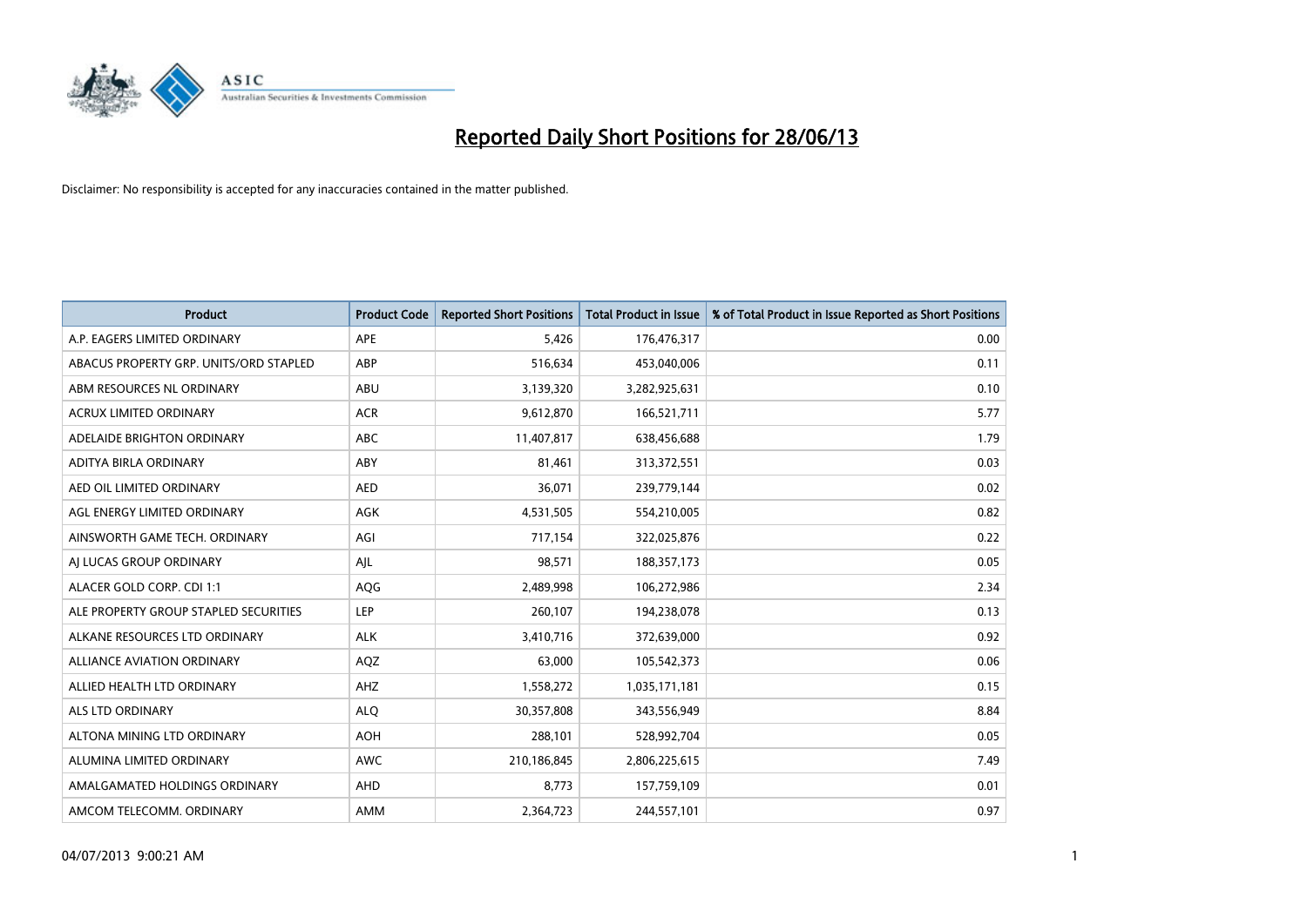

| Product                                 | <b>Product Code</b> | <b>Reported Short Positions</b> | <b>Total Product in Issue</b> | % of Total Product in Issue Reported as Short Positions |
|-----------------------------------------|---------------------|---------------------------------|-------------------------------|---------------------------------------------------------|
| AMCOR LIMITED ORDINARY                  | AMC                 | 3,808,572                       | 1,206,684,923                 | 0.32                                                    |
| AMP LIMITED ORDINARY                    | AMP                 | 15,160,461                      | 2,944,564,649                 | 0.51                                                    |
| AMPELLA MINING ORDINARY                 | <b>AMX</b>          | 365,381                         | 248,000,493                   | 0.15                                                    |
| ANGLOGOLD ASHANTI CDI 5:1               | AGG                 | $\mathbf{1}$                    | 89,207,765                    | 0.00                                                    |
| ANSELL LIMITED ORDINARY                 | <b>ANN</b>          | 10,843,739                      | 130,617,963                   | 8.30                                                    |
| ANTARES ENERGY LTD ORDINARY             | <b>AZZ</b>          | 1,241,660                       | 255,000,000                   | 0.49                                                    |
| ANZ BANKING GRP LTD ORDINARY            | <b>ANZ</b>          | 16,198,574                      | 2,740,773,008                 | 0.59                                                    |
| APA GROUP STAPLED SECURITIES            | APA                 | 13,727,970                      | 835,750,807                   | 1.64                                                    |
| APN NEWS & MEDIA ORDINARY               | <b>APN</b>          | 18,785,952                      | 661,526,586                   | 2.84                                                    |
| AQUARIUS PLATINUM. ORDINARY             | <b>AOP</b>          | 9,445,900                       | 486,851,336                   | 1.94                                                    |
| AQUILA RESOURCES ORDINARY               | <b>AQA</b>          | 13,251,233                      | 411,804,442                   | 3.22                                                    |
| ARAFURA RESOURCE LTD ORDINARY           | ARU                 | 8,367                           | 441,270,644                   | 0.00                                                    |
| ARB CORPORATION ORDINARY                | ARP                 | 452,479                         | 72,481,302                    | 0.62                                                    |
| ARDENT LEISURE GROUP STAPLED SECURITIES | AAD                 | 3,217,661                       | 397,803,987                   | 0.81                                                    |
| ARENA REIT ORDINARY UNITS               | <b>ARF</b>          | 1,111,670                       | 206,342,963                   | 0.54                                                    |
| ARISTOCRAT LEISURE ORDINARY             | ALL                 | 8,094,945                       | 551,418,047                   | 1.47                                                    |
| ARRIUM LTD ORDINARY                     | ARI                 | 16,698,641                      | 1,355,433,903                 | 1.23                                                    |
| ASCIANO LIMITED ORDINARY                | <b>AIO</b>          | 18,011,607                      | 975,385,664                   | 1.85                                                    |
| ASG GROUP LIMITED ORDINARY              | ASZ                 | 1,590,198                       | 206,720,839                   | 0.77                                                    |
| ASPEN GROUP ORD/UNITS STAPLED           | APZ                 | 270,504                         | 1,192,665,422                 | 0.02                                                    |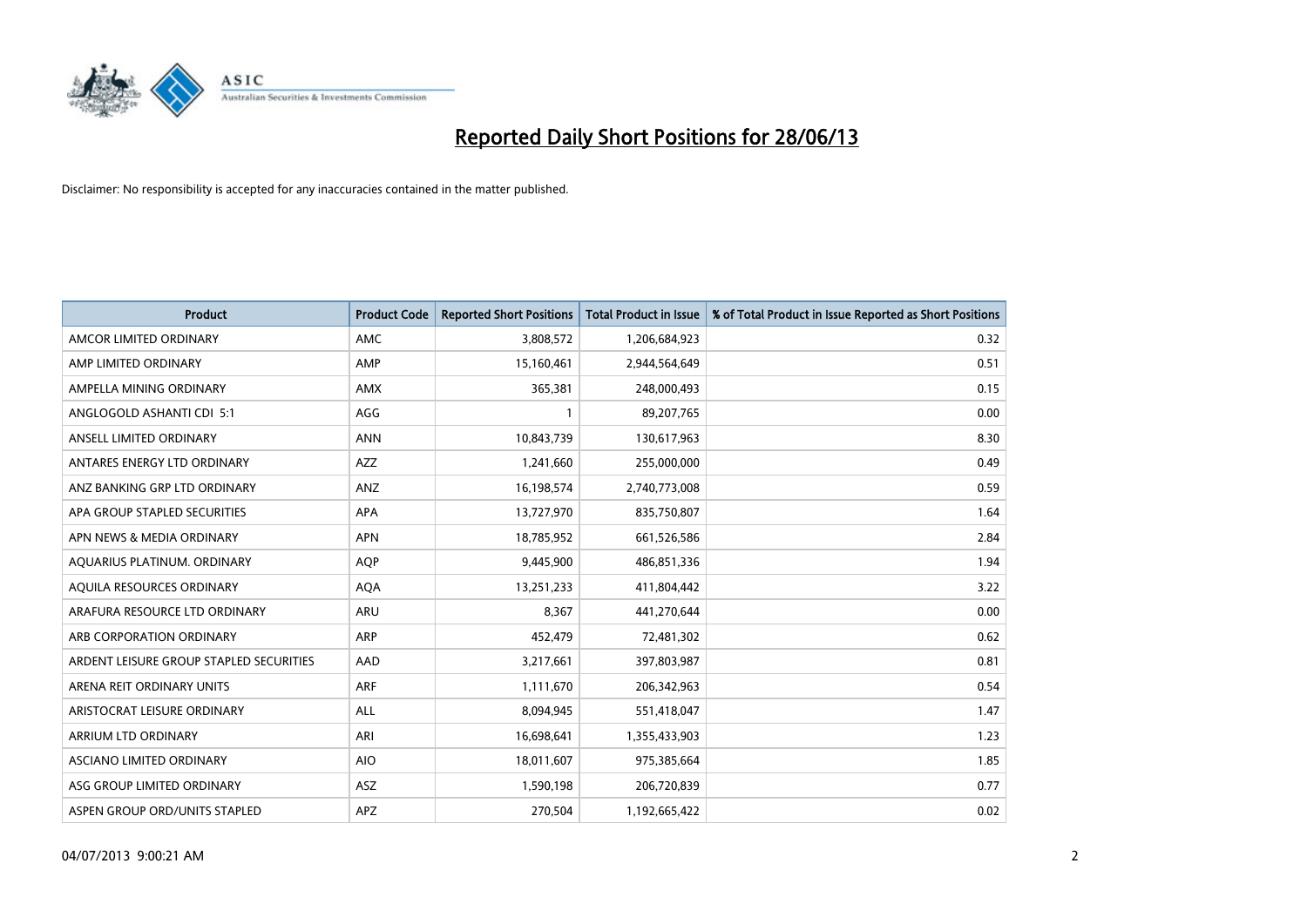

| <b>Product</b>                            | <b>Product Code</b> | <b>Reported Short Positions</b> | <b>Total Product in Issue</b> | % of Total Product in Issue Reported as Short Positions |
|-------------------------------------------|---------------------|---------------------------------|-------------------------------|---------------------------------------------------------|
| ASTRO JAP PROP GROUP STAPLED US PROHIBIT. | AJA                 | 122,827                         | 67,211,752                    | 0.18                                                    |
| ASX LIMITED ORDINARY                      | ASX                 | 3,368,826                       | 184,066,764                   | 1.83                                                    |
| ASX LIMITED RTS28-JUN-13 FORUS            | <b>ASXR</b>         | 5,052                           | 18,435,445                    | 0.03                                                    |
| ATLAS IRON LIMITED ORDINARY               | <b>AGO</b>          | 39,537,693                      | 909,718,409                   | 4.35                                                    |
| AUCKLAND INTERNATION ORDINARY             | AIA                 | 50,734                          | 1,322,564,489                 | 0.00                                                    |
| AURIZON HOLDINGS LTD ORDINARY             | AZJ                 | 10,039,530                      | 2,137,284,503                 | 0.47                                                    |
| <b>AURORA OIL &amp; GAS ORDINARY</b>      | <b>AUT</b>          | 7,057,422                       | 447,885,778                   | 1.58                                                    |
| AUSDRILL LIMITED ORDINARY                 | ASL                 | 11,494,336                      | 312,277,224                   | 3.68                                                    |
| AUSENCO LIMITED ORDINARY                  | AAX                 | 1,547,714                       | 123,527,574                   | 1.25                                                    |
| <b>AUSTAL LIMITED ORDINARY</b>            | ASB                 | 690,851                         | 346,007,639                   | 0.20                                                    |
| AUSTBROKERS HOLDINGS ORDINARY             | <b>AUB</b>          | 48,342                          | 58,148,980                    | 0.08                                                    |
| AUSTIN ENGINEERING ORDINARY               | ANG                 | 677,487                         | 73,164,403                    | 0.93                                                    |
| AUSTRALAND PROPERTY STAPLED SECURITY      | <b>ALZ</b>          | 1,322,176                       | 578,324,670                   | 0.23                                                    |
| AUSTRALIAN AGRICULT, ORDINARY             | AAC                 | 2,646,734                       | 313,113,358                   | 0.85                                                    |
| <b>AUSTRALIAN EDUCATION UNITS</b>         | <b>AEU</b>          | 351                             | 175,465,397                   | 0.00                                                    |
| AUSTRALIAN INFR LTD ORDINARY              | <b>AIX</b>          | 30,427                          | 620,733,944                   | 0.00                                                    |
| AUSTRALIAN PHARM. ORDINARY                | API                 | 8,859                           | 488,115,883                   | 0.00                                                    |
| AUTOMOTIVE HOLDINGS ORDINARY              | <b>AHE</b>          | 478,743                         | 260,579,682                   | 0.18                                                    |
| AVIENNINGS LIMITED ORDINARY               | <b>AVI</b>          | 2,169,947                       | 384,423,851                   | 0.56                                                    |
| AWE LIMITED ORDINARY                      | AWE                 | 3,753,112                       | 522,116,985                   | 0.72                                                    |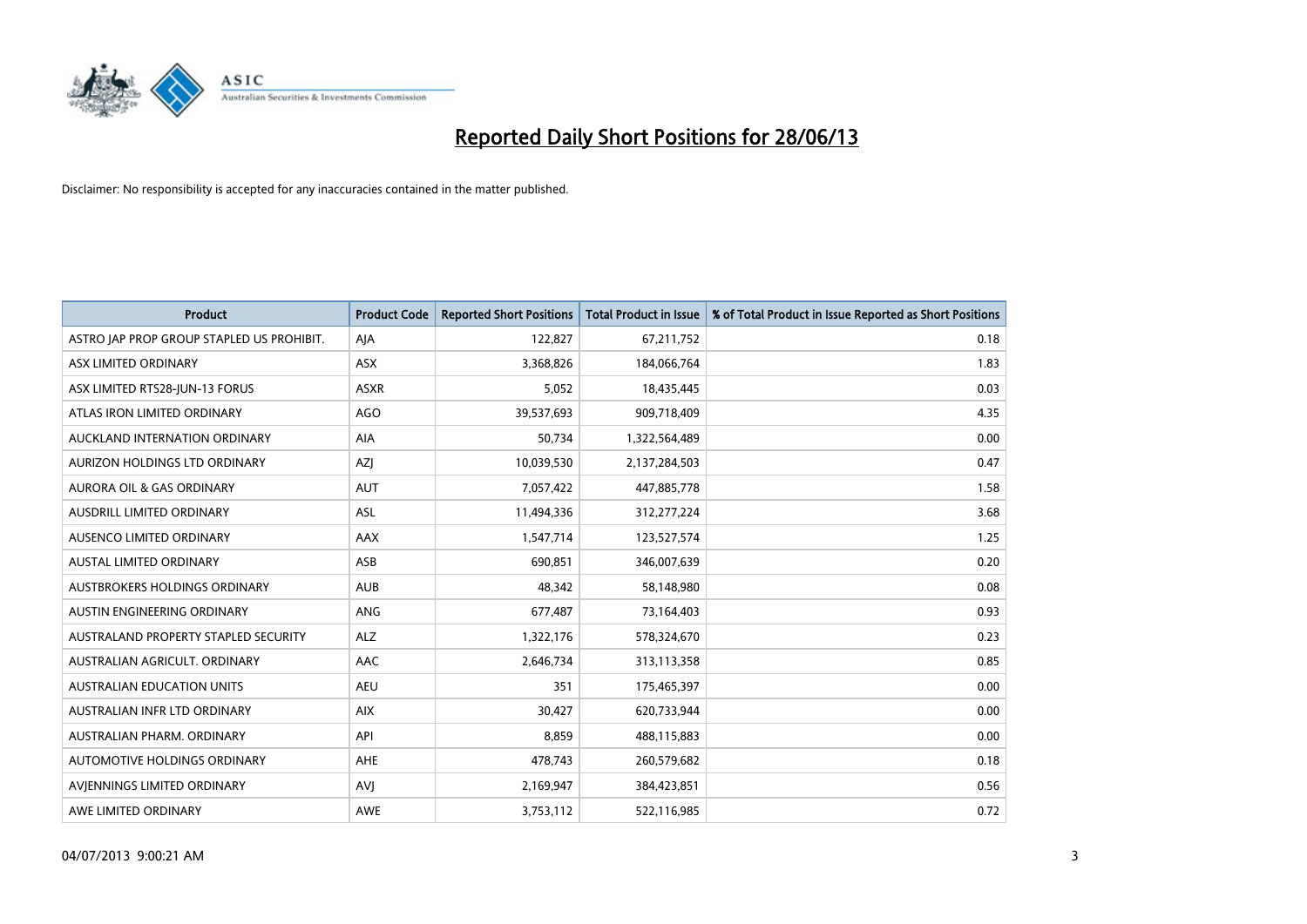

| <b>Product</b>                         | <b>Product Code</b> | <b>Reported Short Positions</b> | <b>Total Product in Issue</b> | % of Total Product in Issue Reported as Short Positions |
|----------------------------------------|---------------------|---------------------------------|-------------------------------|---------------------------------------------------------|
| AZUMAH RESOURCES ORDINARY              | <b>AZM</b>          | 1,582                           | 334,064,096                   | 0.00                                                    |
| <b>BANDANNA ENERGY ORDINARY</b>        | <b>BND</b>          | 23,063,841                      | 528,481,199                   | 4.36                                                    |
| BANK OF QUEENSLAND. ORDINARY           | <b>BOQ</b>          | 8,530,888                       | 318,192,231                   | 2.68                                                    |
| <b>BASE RES LIMITED ORDINARY</b>       | <b>BSE</b>          | 3,817,915                       | 561,840,029                   | 0.68                                                    |
| BATHURST RES NZ LTD ORDINARY           | <b>BRL</b>          | 36,954,593                      | 699,247,997                   | 5.28                                                    |
| <b>BATHURST RESOURCES ORDINARY</b>     | <b>BTU</b>          | 2,683,275                       | 699,247,997                   | 0.38                                                    |
| <b>BC IRON LIMITED ORDINARY</b>        | <b>BCI</b>          | 568,374                         | 123,279,384                   | 0.46                                                    |
| BEACH ENERGY LIMITED ORDINARY          | <b>BPT</b>          | 18,357,799                      | 1,268,647,188                 | 1.45                                                    |
| BEADELL RESOURCE LTD ORDINARY          | <b>BDR</b>          | 58,179,652                      | 786,477,280                   | 7.40                                                    |
| <b>BEGA CHEESE LTD ORDINARY</b>        | <b>BGA</b>          | 15,616                          | 151,866,050                   | 0.01                                                    |
| BENDIGO AND ADELAIDE ORDINARY          | <b>BEN</b>          | 15,191,332                      | 407,185,500                   | 3.73                                                    |
| BERKELEY RESOURCES ORDINARY            | <b>BKY</b>          | 432,433                         | 179,393,323                   | 0.24                                                    |
| <b>BHP BILLITON LIMITED ORDINARY</b>   | <b>BHP</b>          | 10,938,105                      | 3,211,691,105                 | 0.34                                                    |
| <b>BILLABONG ORDINARY</b>              | <b>BBG</b>          | 15,631,987                      | 478,944,292                   | 3.26                                                    |
| <b>BLACKMORES LIMITED ORDINARY</b>     | <b>BKL</b>          | 5,748                           | 16,972,069                    | 0.03                                                    |
| BLACKTHORN RESOURCES ORD US PROHIBITED | <b>BTR</b>          | 543,655                         | 164,285,950                   | 0.33                                                    |
| BLUESCOPE STEEL LTD ORDINARY           | <b>BSL</b>          | 8,507,436                       | 558,243,305                   | 1.52                                                    |
| <b>BOART LONGYEAR ORDINARY</b>         | <b>BLY</b>          | 45,989,037                      | 461,163,412                   | 9.97                                                    |
| <b>BORAL LIMITED, ORDINARY</b>         | <b>BLD</b>          | 47,620,451                      | 774,000,641                   | 6.15                                                    |
| <b>BRADKEN LIMITED ORDINARY</b>        | <b>BKN</b>          | 11,896,205                      | 169,240,662                   | 7.03                                                    |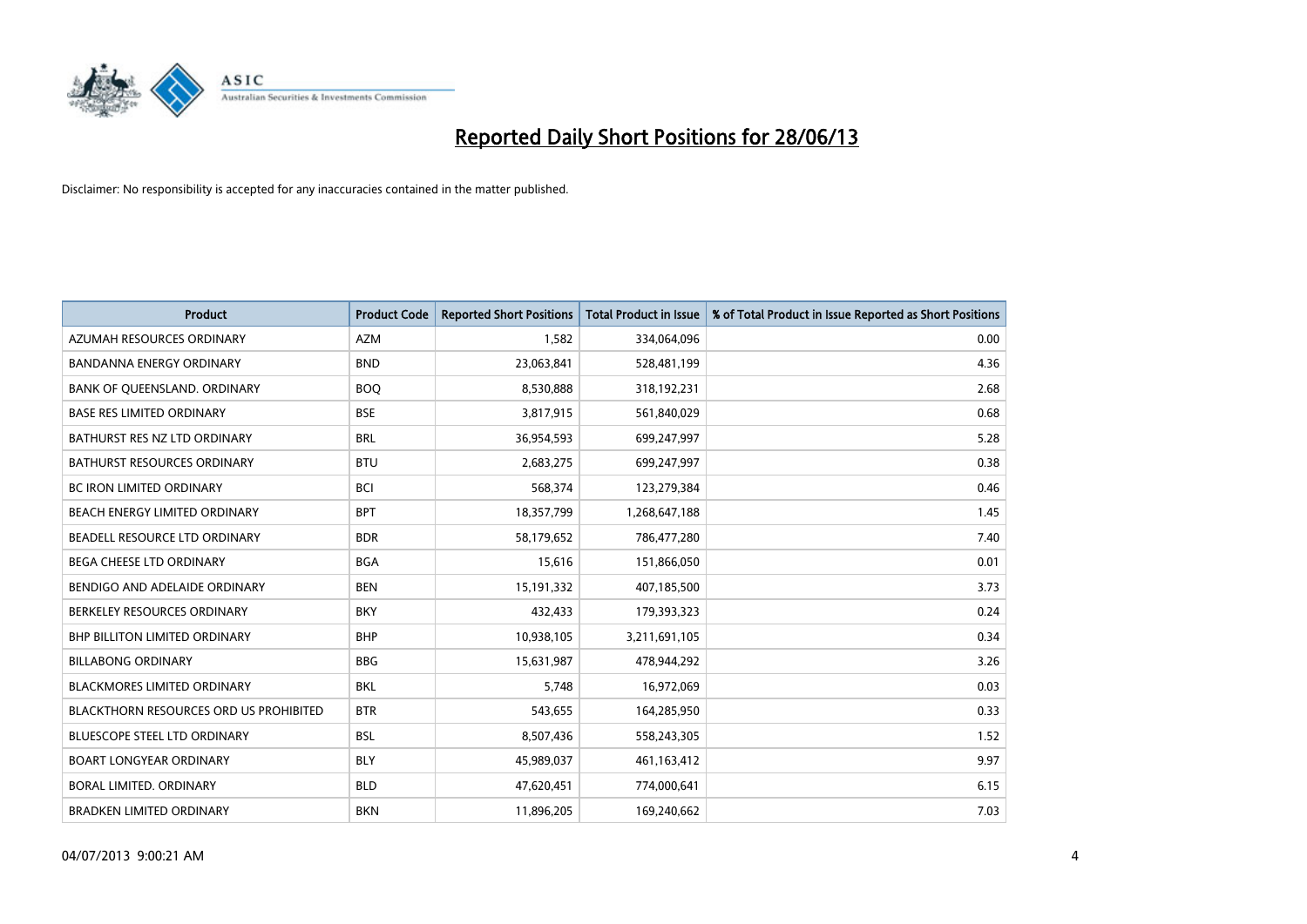

| <b>Product</b>                       | <b>Product Code</b> | <b>Reported Short Positions</b> | <b>Total Product in Issue</b> | % of Total Product in Issue Reported as Short Positions |
|--------------------------------------|---------------------|---------------------------------|-------------------------------|---------------------------------------------------------|
| <b>BRAMBLES LIMITED ORDINARY</b>     | <b>BXB</b>          | 3,157,012                       | 1,557,367,436                 | 0.20                                                    |
| BREVILLE GROUP LTD ORDINARY          | <b>BRG</b>          | 5,980,803                       | 130,095,322                   | 4.60                                                    |
| <b>BRICKWORKS LIMITED ORDINARY</b>   | <b>BKW</b>          | 6,508                           | 147,818,132                   | 0.00                                                    |
| BROCKMAN MINING LTD ORDINARY         | <b>BCK</b>          | 90,995                          | 7,894,482,131                 | 0.00                                                    |
| BT INVESTMENT MNGMNT ORDINARY        | <b>BTT</b>          | 95,866                          | 274,214,460                   | 0.03                                                    |
| <b>BUCCANEER ENERGY LTD ORDINARY</b> | <b>BCC</b>          | 500,000                         | 1,545,852,999                 | 0.03                                                    |
| <b>BURU ENERGY ORDINARY</b>          | <b>BRU</b>          | 17,106,317                      | 274,036,429                   | 6.24                                                    |
| <b>BWP TRUST ORDINARY UNITS</b>      | <b>BWP</b>          | 4,245,751                       | 537,753,954                   | 0.79                                                    |
| <b>CABCHARGE AUSTRALIA ORDINARY</b>  | CAB                 | 11,219,757                      | 120,430,683                   | 9.32                                                    |
| CALTEX AUSTRALIA ORDINARY            | <b>CTX</b>          | 2,957,602                       | 270,000,000                   | 1.10                                                    |
| CAPE LAMBERT RES LTD ORDINARY        | <b>CFE</b>          | 63,832                          | 681,741,942                   | 0.01                                                    |
| CARABELLA RES LTD ORDINARY           | <b>CLR</b>          | 100,000                         | 152,361,547                   | 0.07                                                    |
| <b>CARBON ENERGY ORDINARY</b>        | <b>CNX</b>          | 4,533                           | 786,889,705                   | 0.00                                                    |
| <b>CARDNO LIMITED ORDINARY</b>       | CDD                 | 10,768,494                      | 143,726,327                   | 7.49                                                    |
| CARNARVON PETROLEUM ORDINARY         | <b>CVN</b>          | 39,246                          | 934,109,501                   | 0.00                                                    |
| CARSALES.COM LTD ORDINARY            | <b>CRZ</b>          | 2,132,282                       | 236,181,964                   | 0.90                                                    |
| <b>CASH CONVERTERS ORDINARY</b>      | CCV                 | 2,617,172                       | 423,861,025                   | 0.62                                                    |
| CEDAR WOODS PROP. ORDINARY           | <b>CWP</b>          | 101,145                         | 73,359,551                    | 0.14                                                    |
| CENTRAL PETROLEUM ORDINARY           | <b>CTP</b>          | 877,085                         | 1,440,078,845                 | 0.06                                                    |
| CERAMIC FUEL CELLS ORDINARY          | <b>CFU</b>          | 584,518                         | 1,591,941,620                 | 0.04                                                    |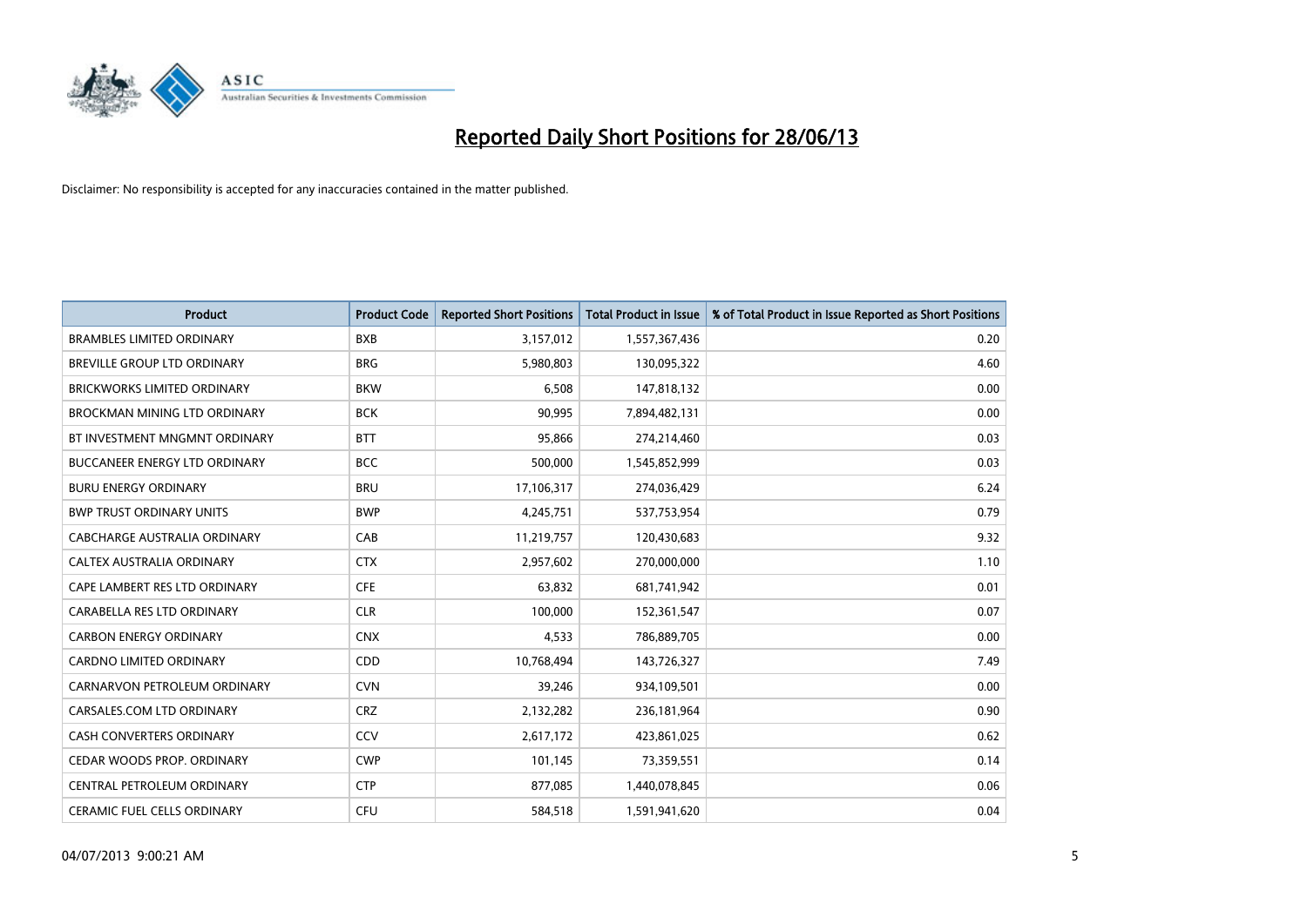

| <b>Product</b>                          | <b>Product Code</b> | <b>Reported Short Positions</b> | <b>Total Product in Issue</b> | % of Total Product in Issue Reported as Short Positions |
|-----------------------------------------|---------------------|---------------------------------|-------------------------------|---------------------------------------------------------|
| CFS RETAIL TRUST GRP STAPLED SECURITIES | <b>CFX</b>          | 55,018,628                      | 2,828,495,659                 | 1.95                                                    |
| CHALLENGER DIV.PRO. STAPLED UNITS       | <b>CDI</b>          | 78,068                          | 214,101,013                   | 0.04                                                    |
| <b>CHALLENGER LIMITED ORDINARY</b>      | <b>CGF</b>          | 3,337,919                       | 530,862,585                   | 0.63                                                    |
| CHANDLER MACLEOD LTD ORDINARY           | <b>CMG</b>          | 404,780                         | 469,679,390                   | 0.09                                                    |
| CHARTER HALL GROUP STAPLED US PROHIBIT. | <b>CHC</b>          | 395,156                         | 302,262,312                   | 0.13                                                    |
| <b>CHARTER HALL RETAIL UNITS</b>        | CQR                 | 3,240,832                       | 337,582,974                   | 0.96                                                    |
| <b>CHORUS LIMITED ORDINARY</b>          | <b>CNU</b>          | 146,596                         | 389,299,049                   | 0.04                                                    |
| CITIGOLD CORP LTD ORDINARY              | <b>CTO</b>          | 153,427                         | 1,352,907,765                 | 0.01                                                    |
| <b>CLOUGH LIMITED ORDINARY</b>          | <b>CLO</b>          | 6,756,862                       | 778,020,042                   | 0.87                                                    |
| COAL OF AFRICA LTD ORDINARY             | <b>CZA</b>          | 426                             | 1,048,368,613                 | 0.00                                                    |
| COALSPUR MINES LTD ORDINARY             | <b>CPL</b>          | 7,482,889                       | 639,748,901                   | 1.17                                                    |
| COCA-COLA AMATIL ORDINARY               | <b>CCL</b>          | 7,038,675                       | 763,590,249                   | 0.92                                                    |
| COCHLEAR LIMITED ORDINARY               | <b>COH</b>          | 4,117,704                       | 57,040,932                    | 7.22                                                    |
| <b>COCKATOO COAL ORDINARY</b>           | <b>COK</b>          | 9,326,798                       | 1,021,101,465                 | 0.91                                                    |
| <b>CODAN LIMITED ORDINARY</b>           | <b>CDA</b>          | 712,021                         | 176,926,104                   | 0.40                                                    |
| COFFEY INTERNATIONAL ORDINARY           | <b>COF</b>          | 1,917                           | 255,833,165                   | 0.00                                                    |
| COLLINS FOODS LTD ORDINARY              | <b>CKF</b>          | 566,415                         | 93,000,003                    | 0.61                                                    |
| COMMONWEALTH BANK, ORDINARY             | <b>CBA</b>          | 11,686,784                      | 1,611,928,836                 | 0.73                                                    |
| <b>COMMONWEALTH PROP ORDINARY UNITS</b> | <b>CPA</b>          | 36,273,391                      | 2,347,003,413                 | 1.55                                                    |
| <b>COMPASS RESOURCES ORDINARY</b>       | <b>CMR</b>          | 7,472                           | 1,403,744,100                 | 0.00                                                    |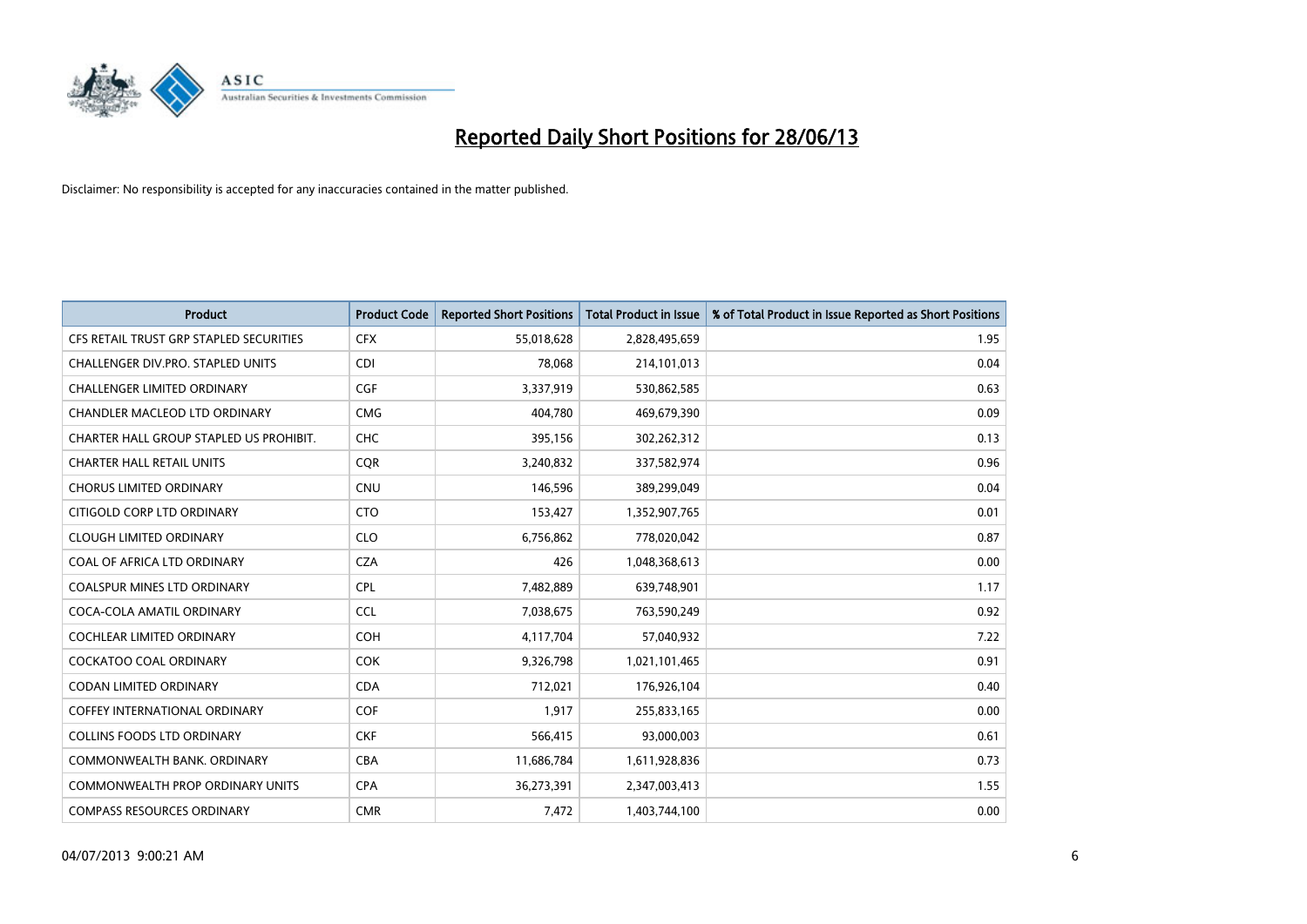

| <b>Product</b>                          | <b>Product Code</b> | <b>Reported Short Positions</b> | <b>Total Product in Issue</b> | % of Total Product in Issue Reported as Short Positions |
|-----------------------------------------|---------------------|---------------------------------|-------------------------------|---------------------------------------------------------|
| <b>COMPUTERSHARE LTD ORDINARY</b>       | <b>CPU</b>          | 10,972,155                      | 556,203,079                   | 1.97                                                    |
| CORP TRAVEL LIMITED ORDINARY            | <b>CTD</b>          | 211,000                         | 78,081,184                    | 0.27                                                    |
| <b>CREDIT CORP GROUP ORDINARY</b>       | <b>CCP</b>          | 90,426                          | 45,932,899                    | 0.20                                                    |
| <b>CROMWELL PROP STAPLED SECURITIES</b> | <b>CMW</b>          | 2,862,639                       | 1,713,721,456                 | 0.17                                                    |
| <b>CROWN LIMITED ORDINARY</b>           | <b>CWN</b>          | 1,404,137                       | 728,394,185                   | 0.19                                                    |
| <b>CSG LIMITED ORDINARY</b>             | CSV                 | 189,003                         | 278,155,477                   | 0.07                                                    |
| <b>CSL LIMITED ORDINARY</b>             | <b>CSL</b>          | 2,098,842                       | 488,086,870                   | 0.43                                                    |
| <b>CSR LIMITED ORDINARY</b>             | <b>CSR</b>          | 44,905,089                      | 506,000,315                   | 8.87                                                    |
| <b>CUDECO LIMITED ORDINARY</b>          | CDU                 | 5,014,833                       | 204,877,294                   | 2.45                                                    |
| DART ENERGY LTD ORDINARY                | <b>DTE</b>          | 14,795,973                      | 879,239,752                   | 1.68                                                    |
| DATA#3 LIMITED ORDINARY                 | DTL                 | 132,664                         | 153,974,950                   | 0.09                                                    |
| DAVID JONES LIMITED ORDINARY            | <b>DJS</b>          | 57,184,734                      | 535,002,401                   | 10.69                                                   |
| DECMIL GROUP LIMITED ORDINARY           | <b>DCG</b>          | 5,512,477                       | 168,203,219                   | 3.28                                                    |
| DEEP YELLOW LIMITED ORDINARY            | <b>DYL</b>          | 840                             | 1,560,859,287                 | 0.00                                                    |
| DEXUS PROPERTY GROUP STAPLED UNITS      | <b>DXS</b>          | 14,381,723                      | 4,839,024,176                 | 0.30                                                    |
| DISCOVERY METALS LTD ORDINARY           | <b>DML</b>          | 12,078,034                      | 486,986,451                   | 2.48                                                    |
| DOMINO PIZZA ENTERPR ORDINARY           | <b>DMP</b>          | 361,455                         | 70,192,674                    | 0.51                                                    |
| DORAY MINERALS LTD ORDINARY             | <b>DRM</b>          | 57,921                          | 141,866,768                   | 0.04                                                    |
| DOWNER EDI LIMITED ORDINARY             | <b>DOW</b>          | 9,841,356                       | 433,409,429                   | 2.27                                                    |
| DRILLSEARCH ENERGY ORDINARY             | <b>DLS</b>          | 19,530,236                      | 427,753,371                   | 4.57                                                    |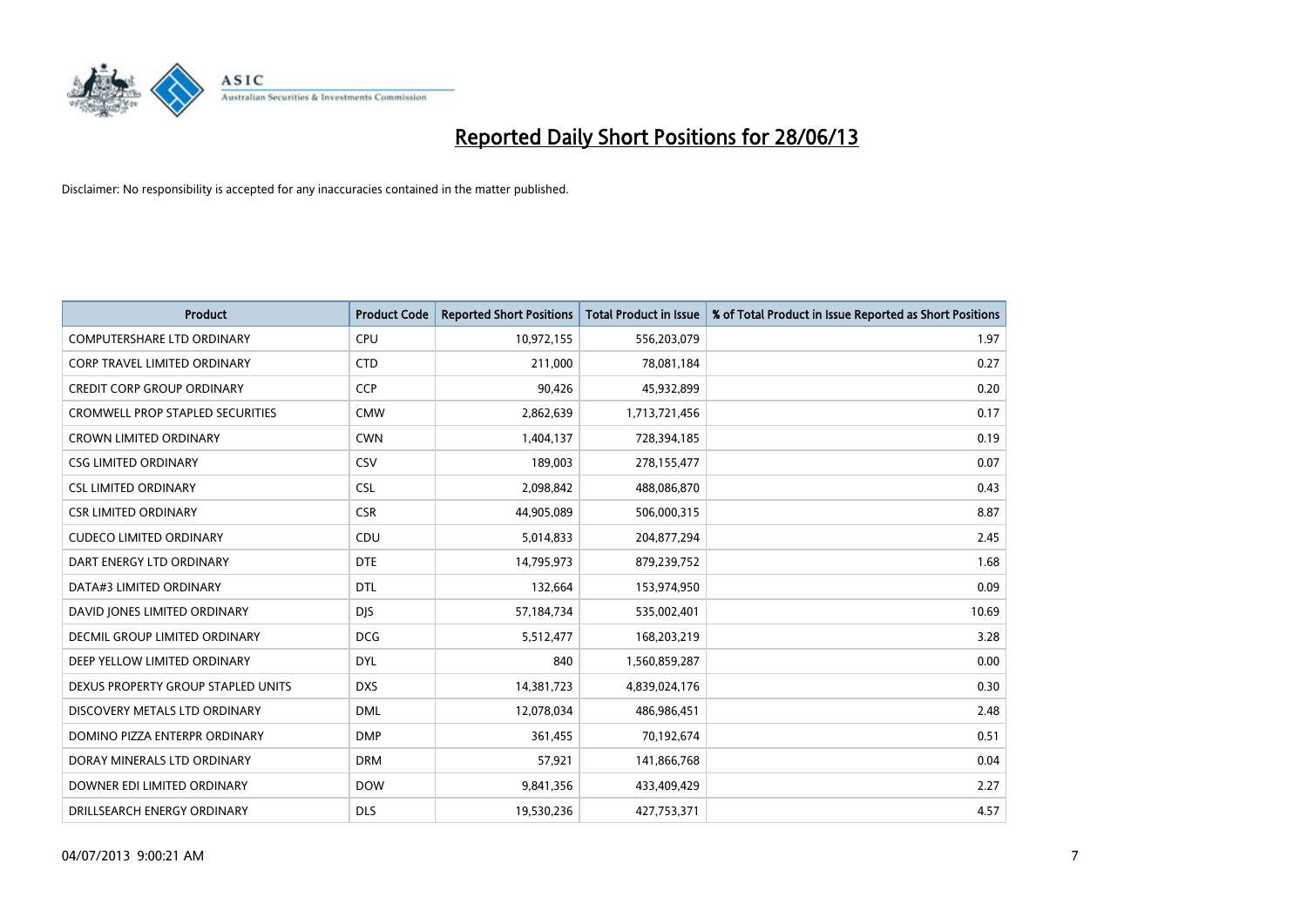

| <b>Product</b>                         | <b>Product Code</b> | <b>Reported Short Positions</b> | <b>Total Product in Issue</b> | % of Total Product in Issue Reported as Short Positions |
|----------------------------------------|---------------------|---------------------------------|-------------------------------|---------------------------------------------------------|
| DUET GROUP STAPLED US PROHIBIT.        | <b>DUE</b>          | 27,472,947                      | 1,169,314,842                 | 2.35                                                    |
| DULUXGROUP LIMITED ORDINARY            | <b>DLX</b>          | 5,330,885                       | 376,810,326                   | 1.41                                                    |
| <b>DWS LTD ORDINARY</b>                | <b>DWS</b>          | 464,650                         | 132,362,763                   | 0.35                                                    |
| ECHO ENTERTAINMENT ORDINARY            | <b>EGP</b>          | 11,880,213                      | 825,672,730                   | 1.44                                                    |
| <b>ELDERS LIMITED ORDINARY</b>         | <b>ELD</b>          | 18,008,293                      | 448,598,480                   | 4.01                                                    |
| ELEMENTAL MINERALS ORDINARY            | <b>ELM</b>          | 34,105                          | 288,587,228                   | 0.01                                                    |
| ELEMENTOS LIMITED ORDINARY             | <b>ELT</b>          | 16                              | 154,349,209                   | 0.00                                                    |
| <b>EMECO HOLDINGS ORDINARY</b>         | <b>EHL</b>          | 18,171,813                      | 599,675,707                   | 3.03                                                    |
| <b>ENDEAVOUR MIN CORP CDI 1:1</b>      | <b>EVR</b>          | 4,925                           | 126,540,908                   | 0.00                                                    |
| <b>ENERGY RESOURCES ORDINARY 'A'</b>   | <b>ERA</b>          | 10,832,991                      | 517,725,062                   | 2.09                                                    |
| <b>ENERGY WORLD CORPOR, ORDINARY</b>   | <b>EWC</b>          | 25,738,036                      | 1,734,166,672                 | 1.48                                                    |
| ENVESTRA LIMITED ORDINARY              | ENV                 | 10,364,375                      | 1,796,808,474                 | 0.58                                                    |
| EQUATORIAL RES LTD ORDINARY            | EQX                 | 8                               | 119,835,353                   | 0.00                                                    |
| ERM POWER LIMITED ORDINARY             | EPW                 | 266,798                         | 203,332,935                   | 0.13                                                    |
| ETHANE PIPELINE STAPLED SECURITIES     | <b>EPX</b>          | 133                             | 69,302,275                    | 0.00                                                    |
| EVOLUTION MINING LTD ORDINARY          | <b>EVN</b>          | 21,211,514                      | 708,092,989                   | 3.00                                                    |
| FAIRFAX MEDIA LTD ORDINARY             | <b>FXJ</b>          | 399,575,334                     | 2,351,955,725                 | 16.99                                                   |
| FANTASTIC HOLDINGS ORDINARY            | <b>FAN</b>          | 74,028                          | 102,739,538                   | 0.07                                                    |
| FAR LTD ORDINARY                       | <b>FAR</b>          | 22,712,932                      | 2,499,846,742                 | 0.91                                                    |
| FEDERATION CNTRES ORD/UNIT STAPLED SEC | <b>FDC</b>          | 2,558,838                       | 1,427,641,565                 | 0.18                                                    |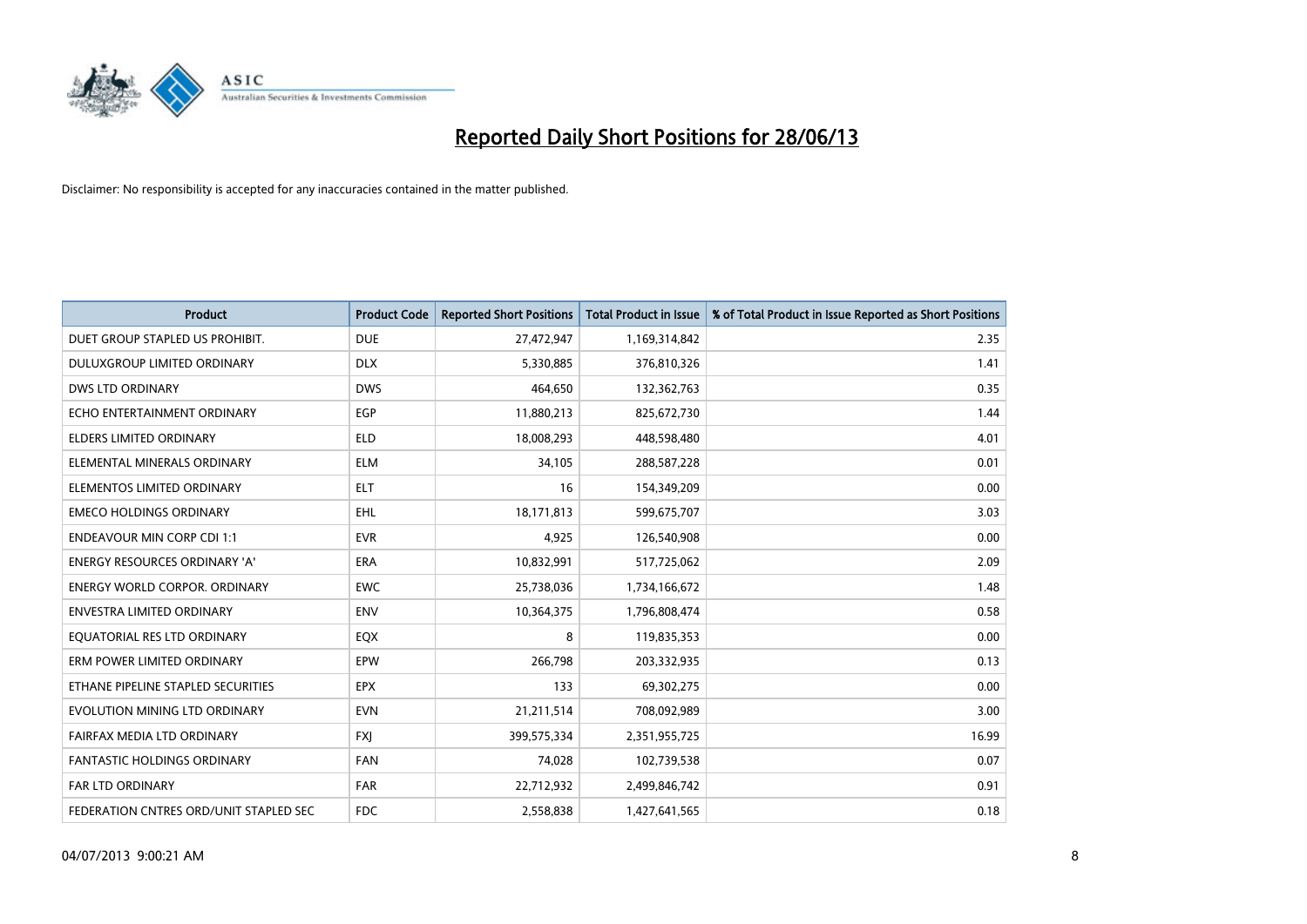

| <b>Product</b>                        | <b>Product Code</b> | <b>Reported Short Positions</b> | <b>Total Product in Issue</b> | % of Total Product in Issue Reported as Short Positions |
|---------------------------------------|---------------------|---------------------------------|-------------------------------|---------------------------------------------------------|
| FINBAR GROUP LIMITED ORDINARY         | <b>FRI</b>          | 55,837                          | 218,006,169                   | 0.03                                                    |
| FISHER & PAYKEL H. ORDINARY           | <b>FPH</b>          | 10,372                          | 542,620,600                   | 0.00                                                    |
| FKP PROPERTY GROUP STAPLED SECURITIES | <b>FKP</b>          | 7,958,428                       | 321,578,705                   | 2.47                                                    |
| FLEETWOOD CORP ORDINARY               | <b>FWD</b>          | 2,361,563                       | 60,522,619                    | 3.90                                                    |
| FLETCHER BUILDING ORDINARY            | <b>FBU</b>          | 3,589,074                       | 686,096,427                   | 0.52                                                    |
| FLEXIGROUP LIMITED ORDINARY           | <b>FXL</b>          | 790,562                         | 301,655,394                   | 0.26                                                    |
| <b>FLIGHT CENTRE ORDINARY</b>         | <b>FLT</b>          | 12,388,613                      | 100,422,760                   | 12.34                                                   |
| FLINDERS MINES LTD ORDINARY           | <b>FMS</b>          | 4,138,975                       | 1,821,300,404                 | 0.23                                                    |
| <b>FOCUS MINERALS LTD ORDINARY</b>    | <b>FML</b>          | 28,807,093                      | 9,137,375,877                 | 0.32                                                    |
| <b>FORGE GROUP LIMITED ORDINARY</b>   | FGE                 | 1,026,636                       | 86,169,014                    | 1.19                                                    |
| FORTESCUE METALS GRP ORDINARY         | <b>FMG</b>          | 179,080,971                     | 3,113,798,659                 | 5.75                                                    |
| <b>G.U.D. HOLDINGS ORDINARY</b>       | GUD                 | 5,899,212                       | 71,341,319                    | 8.27                                                    |
| <b>G8 EDUCATION LIMITED ORDINARY</b>  | <b>GEM</b>          | 2,167,684                       | 272,151,612                   | 0.80                                                    |
| <b>GALAXY RESOURCES ORDINARY</b>      | GXY                 | 3,916,935                       | 584,355,501                   | 0.67                                                    |
| <b>GENETIC TECHNOLOGIES ORDINARY</b>  | GTG                 | 165,000                         | 475,471,819                   | 0.03                                                    |
| <b>GEODYNAMICS LIMITED ORDINARY</b>   | GDY                 | 850                             | 406,452,608                   | 0.00                                                    |
| <b>GINDALBIE METALS LTD ORDINARY</b>  | GBG                 | 53,867,043                      | 1,492,154,301                 | 3.61                                                    |
| <b>GOLD ANOMALY LIMITED ORDINARY</b>  | GOA                 | 1,350,000                       | 10,865,563,016                | 0.01                                                    |
| GOODMAN FIELDER. ORDINARY             | <b>GFF</b>          | 53,899,629                      | 1,955,559,207                 | 2.76                                                    |
| <b>GOODMAN GROUP STAPLED</b>          | <b>GMG</b>          | 5,217,190                       | 1,713,233,947                 | 0.30                                                    |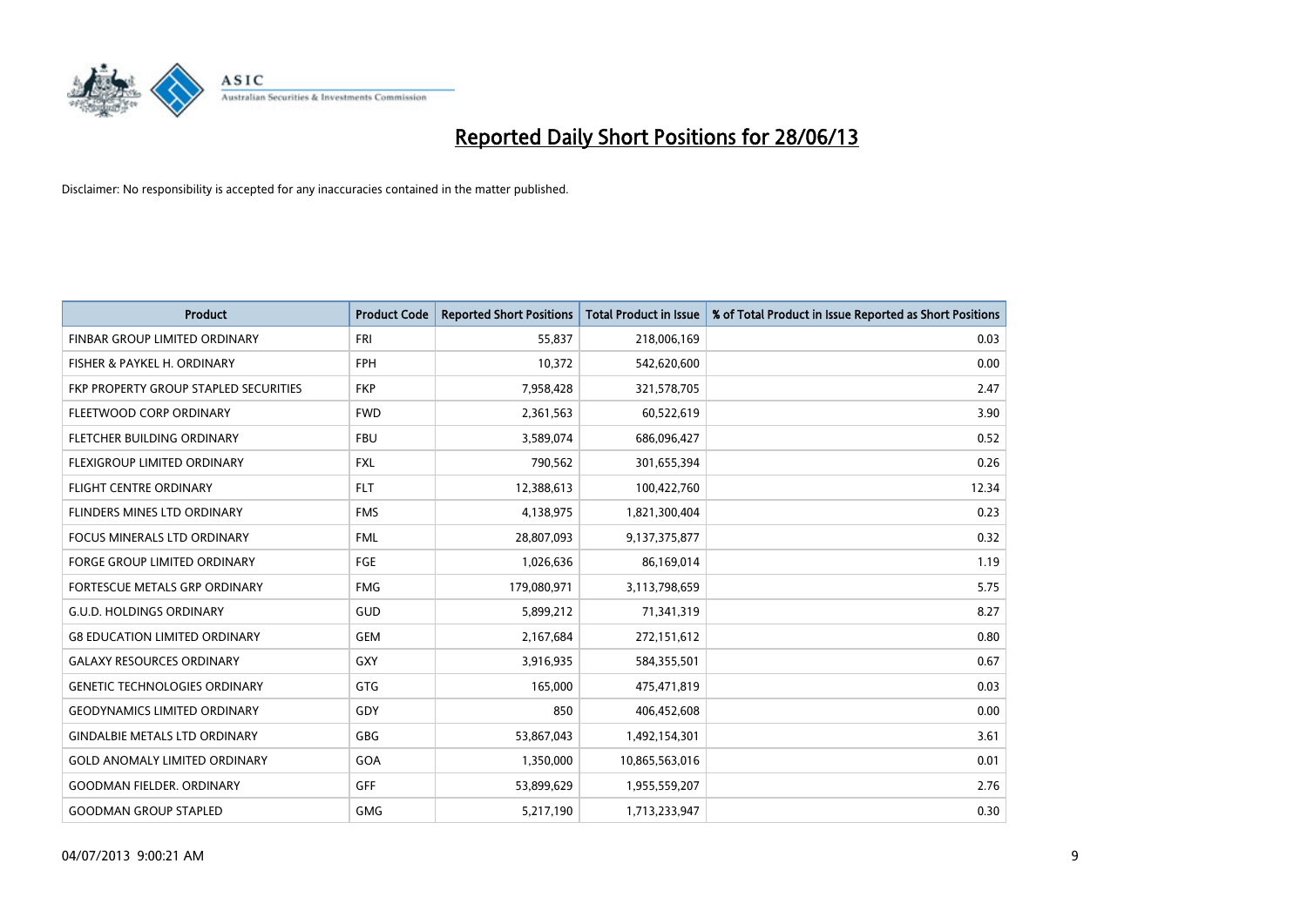

| <b>Product</b>                                    | <b>Product Code</b> | <b>Reported Short Positions</b> | <b>Total Product in Issue</b> | % of Total Product in Issue Reported as Short Positions |
|---------------------------------------------------|---------------------|---------------------------------|-------------------------------|---------------------------------------------------------|
| <b>GPT GROUP STAPLED SEC.</b>                     | GPT                 | 2,953,778                       | 1,768,731,729                 | 0.17                                                    |
| <b>GRAINCORP LIMITED A CLASS ORDINARY</b>         | <b>GNC</b>          | 1,022,491                       | 228,855,628                   | 0.45                                                    |
| <b>GRANGE RESOURCES. ORDINARY</b>                 | GRR                 | 6,149,026                       | 1,156,492,195                 | 0.53                                                    |
| <b>GREENLAND MIN EN LTD ORDINARY</b>              | GGG                 | 5,541,317                       | 571,975,263                   | 0.97                                                    |
| <b>GROWTHPOINT PROPERTY ORD/UNIT STAPLED SEC.</b> | GOZ                 | 121,021                         | 402,830,366                   | 0.03                                                    |
| <b>GRYPHON MINERALS LTD ORDINARY</b>              | GRY                 | 13,797,474                      | 400,464,983                   | 3.45                                                    |
| <b>GUILDFORD COAL LTD ORDINARY</b>                | <b>GUF</b>          | 921,741                         | 635,046,899                   | 0.15                                                    |
| <b>GUNNS LIMITED ORDINARY</b>                     | <b>GNS</b>          | 51,772,667                      | 848,401,559                   | 6.10                                                    |
| <b>GWA GROUP LTD ORDINARY</b>                     | <b>GWA</b>          | 13,014,748                      | 306,533,770                   | 4.25                                                    |
| <b>HARVEY NORMAN ORDINARY</b>                     | <b>HVN</b>          | 87,104,810                      | 1,062,316,784                 | 8.20                                                    |
| <b>HASTIE GROUP LIMITED ORDINARY</b>              | <b>HST</b>          | 5,000                           | 137,353,504                   | 0.00                                                    |
| <b>HENDERSON GROUP CDI 1:1</b>                    | <b>HGG</b>          | 1,645,172                       | 750,414,058                   | 0.22                                                    |
| HFA HOLDINGS LIMITED ORDINARY                     | <b>HFA</b>          | 3.809                           | 117,332,831                   | 0.00                                                    |
| HILLGROVE RES LTD ORDINARY                        | <b>HGO</b>          | 1,644,582                       | 1,022,760,221                 | 0.16                                                    |
| HILLS HOLDINGS LTD ORDINARY                       | <b>HIL</b>          | 480,299                         | 246,500,444                   | 0.19                                                    |
| HORIZON OIL LIMITED ORDINARY                      | <b>HZN</b>          | 52,304,690                      | 1,135,266,515                 | 4.61                                                    |
| ICON ENERGY LIMITED ORDINARY                      | <b>ICN</b>          | 22,760                          | 533,391,210                   | 0.00                                                    |
| <b>IINET LIMITED ORDINARY</b>                     | <b>IIN</b>          | 2,171,522                       | 161,238,847                   | 1.35                                                    |
| <b>ILUKA RESOURCES ORDINARY</b>                   | ILU                 | 47,760,319                      | 418,700,517                   | 11.41                                                   |
| <b>IMDEX LIMITED ORDINARY</b>                     | <b>IMD</b>          | 5,412,718                       | 210,473,188                   | 2.57                                                    |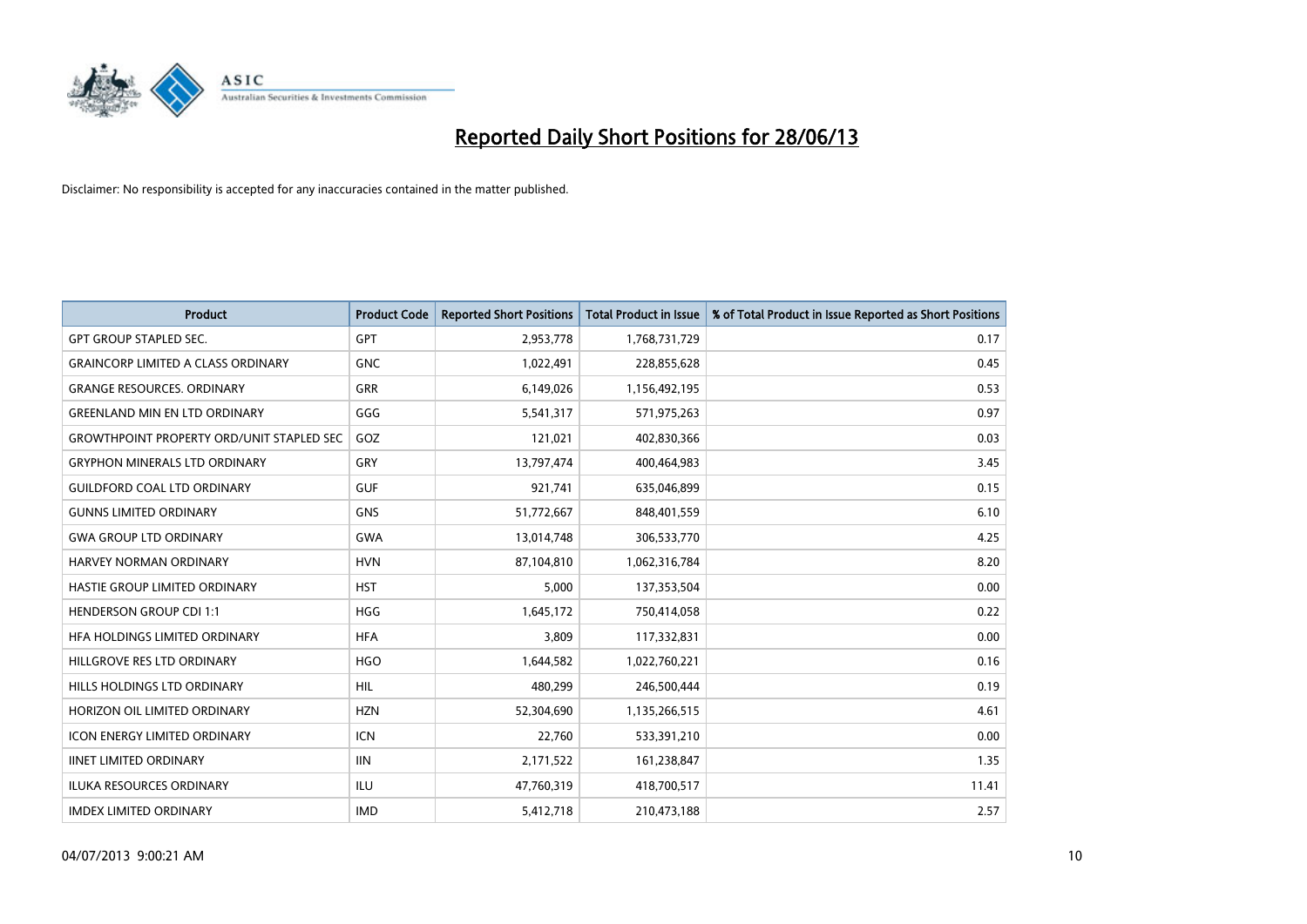

| <b>Product</b>                           | <b>Product Code</b> | <b>Reported Short Positions</b> | <b>Total Product in Issue</b> | % of Total Product in Issue Reported as Short Positions |
|------------------------------------------|---------------------|---------------------------------|-------------------------------|---------------------------------------------------------|
| IMF (AUSTRALIA) LTD ORDINARY             | <b>IMF</b>          | 1,349,991                       | 123,201,716                   | 1.10                                                    |
| <b>INCITEC PIVOT ORDINARY</b>            | IPL                 | 24,010,967                      | 1,628,730,107                 | 1.47                                                    |
| <b>INDEPENDENCE GROUP ORDINARY</b>       | <b>IGO</b>          | 5,868,690                       | 232,882,535                   | 2.52                                                    |
| INDOPHIL RESOURCES ORDINARY              | <b>IRN</b>          | 1,425,115                       | 1,203,146,194                 | 0.12                                                    |
| <b>INFIGEN ENERGY STAPLED SECURITIES</b> | <b>IFN</b>          | 3,235,701                       | 762,265,972                   | 0.42                                                    |
| <b>INOVA RESOURCES LTD ORDINARY</b>      | <b>IVA</b>          | 997,005                         | 726,565,560                   | 0.14                                                    |
| <b>INSURANCE AUSTRALIA ORDINARY</b>      | IAG                 | 2,174,652                       | 2,079,034,021                 | 0.10                                                    |
| INTEGRATED RESEARCH ORDINARY             | IRI                 | 61,057                          | 168,367,453                   | 0.04                                                    |
| <b>INTREPID MINES ORDINARY</b>           | <b>IAU</b>          | 22,933,687                      | 555,950,595                   | 4.13                                                    |
| INVESTA OFFICE FUND STAPLED SECURITIES   | IOF.                | 1,581,768                       | 614,047,458                   | 0.26                                                    |
| <b>INVOCARE LIMITED ORDINARY</b>         | <b>IVC</b>          | 2,725,195                       | 110,030,298                   | 2.48                                                    |
| ION LIMITED ORDINARY                     | <b>ION</b>          | 164,453                         | 256,365,105                   | 0.06                                                    |
| <b>IOOF HOLDINGS LTD ORDINARY</b>        | IFL                 | 2,532,661                       | 232,118,034                   | 1.09                                                    |
| <b>IRESS LIMITED ORDINARY</b>            | <b>IRE</b>          | 2,458,838                       | 128,620,231                   | 1.91                                                    |
| <b>IRON ORE HOLDINGS ORDINARY</b>        | <b>IOH</b>          | 26,197                          | 161,174,005                   | 0.02                                                    |
| <b>ISELECT LTD ORDINARY</b>              | <b>ISU</b>          | 862,642                         | 259,064,894                   | 0.33                                                    |
| ISHARES GLOBAL 100 CDI 1:1               | 100                 | 9,432                           | 10,600,000                    | 0.09                                                    |
| JAMES HARDIE INDUST CHESS DEPOSITARY INT | <b>IHX</b>          | 4,280,029                       | 442,091,547                   | 0.97                                                    |
| <b>IB HI-FI LIMITED ORDINARY</b>         | <b>JBH</b>          | 16,341,012                      | 98,947,309                    | 16.51                                                   |
| <b>JUMBO INTERACTIVE ORDINARY</b>        | <b>JIN</b>          | 4,956                           | 43,552,560                    | 0.01                                                    |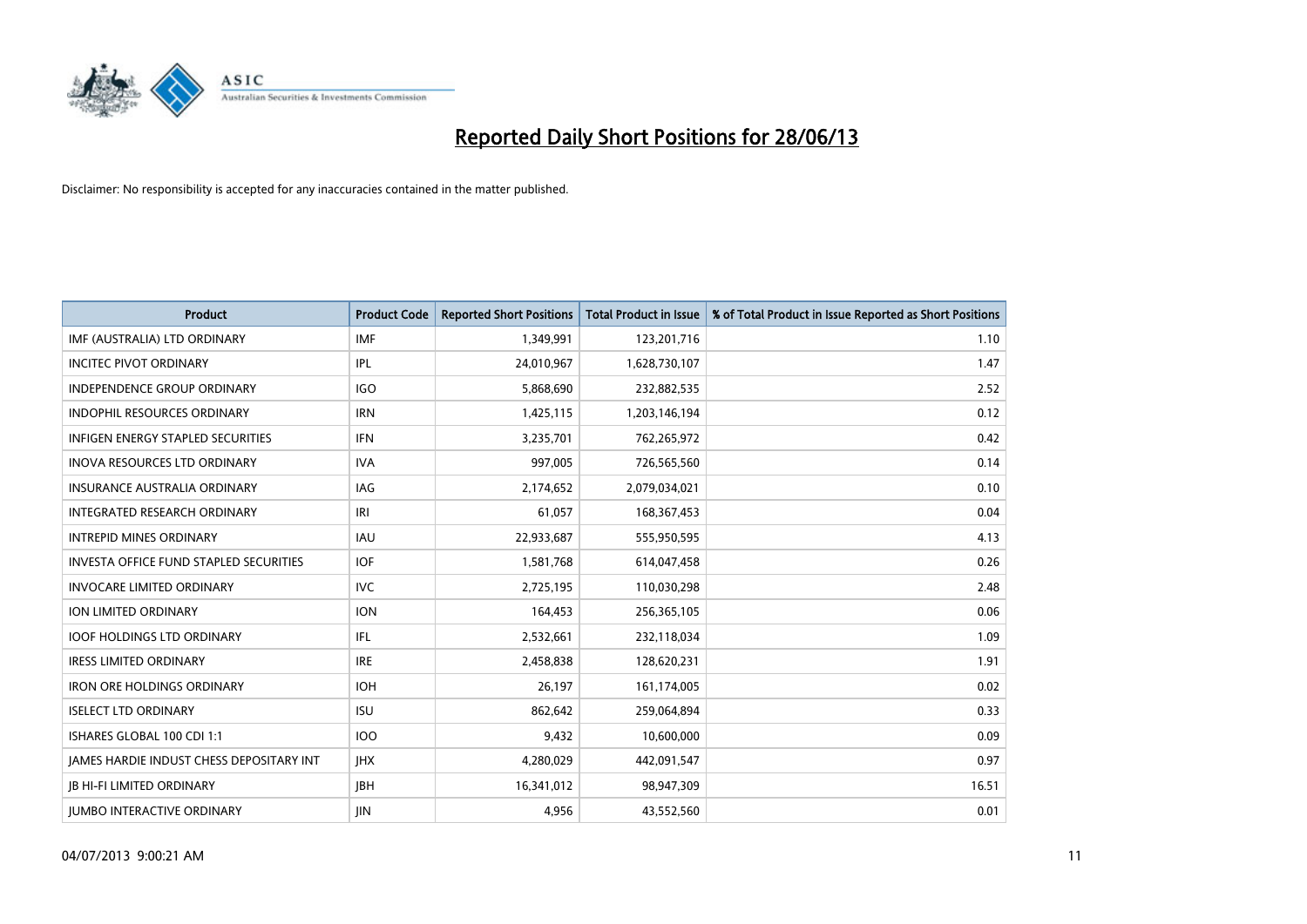

| <b>Product</b>                        | <b>Product Code</b> | <b>Reported Short Positions</b> | <b>Total Product in Issue</b> | % of Total Product in Issue Reported as Short Positions |
|---------------------------------------|---------------------|---------------------------------|-------------------------------|---------------------------------------------------------|
| <b>JUPITER MINES ORDINARY</b>         | <b>IMS</b>          | 5,220                           | 2,281,835,383                 | 0.00                                                    |
| KAGARA LTD ORDINARY                   | KZL                 | 3,391,221                       | 798,953,117                   | 0.42                                                    |
| KAROON GAS AUSTRALIA ORDINARY         | <b>KAR</b>          | 3,478,171                       | 221,420,769                   | 1.57                                                    |
| KATHMANDU HOLD LTD ORDINARY           | <b>KMD</b>          | 288,234                         | 200,215,894                   | 0.14                                                    |
| <b>KBL MINING LIMITED ORDINARY</b>    | <b>KBL</b>          | 1,820                           | 293,535,629                   | 0.00                                                    |
| KINGSGATE CONSOLID. ORDINARY          | <b>KCN</b>          | 5,988,205                       | 152,191,905                   | 3.93                                                    |
| KINGSROSE MINING LTD ORDINARY         | <b>KRM</b>          | 272,476                         | 291,959,871                   | 0.09                                                    |
| LEIGHTON HOLDINGS ORDINARY            | LEI                 | 17,822,212                      | 337,235,188                   | 5.28                                                    |
| LEND LEASE GROUP UNIT/ORD STAPLED     | <b>LLC</b>          | 2,834,144                       | 575,508,314                   | 0.49                                                    |
| LINC ENERGY LTD ORDINARY              | <b>LNC</b>          | 13,828,440                      | 518,687,562                   | 2.67                                                    |
| LION SELECTION GRP ORDINARY           | <b>LSX</b>          | 36                              | 95,420,020                    | 0.00                                                    |
| LOGICAMMS LIMITED ORDINARY            | <b>LCM</b>          | 2,614                           | 71,178,179                    | 0.00                                                    |
| LYCOPODIUM LIMITED ORDINARY           | <b>LYL</b>          | 11,370                          | 38,955,103                    | 0.03                                                    |
| LYNAS CORPORATION ORDINARY            | <b>LYC</b>          | 207,609,938                     | 1,960,801,292                 | 10.59                                                   |
| <b>M2 TELECOMMUNICATION ORDINARY</b>  | <b>MTU</b>          | 5,762,926                       | 178,320,592                   | 3.23                                                    |
| MACA LIMITED ORDINARY                 | <b>MLD</b>          | 162,679                         | 172,500,000                   | 0.09                                                    |
| MACMAHON HOLDINGS ORDINARY            | MAH                 | 7,651,905                       | 1,261,699,966                 | 0.61                                                    |
| MACO ATLAS ROADS GRP ORDINARY STAPLED | <b>MOA</b>          | 19,039,637                      | 478,531,436                   | 3.98                                                    |
| MACQUARIE GROUP LTD ORDINARY          | <b>MOG</b>          | 3,292,473                       | 339,816,303                   | 0.97                                                    |
| MAGELLAN FIN GRP LTD ORDINARY         | <b>MFG</b>          | 451,347                         | 152,782,876                   | 0.30                                                    |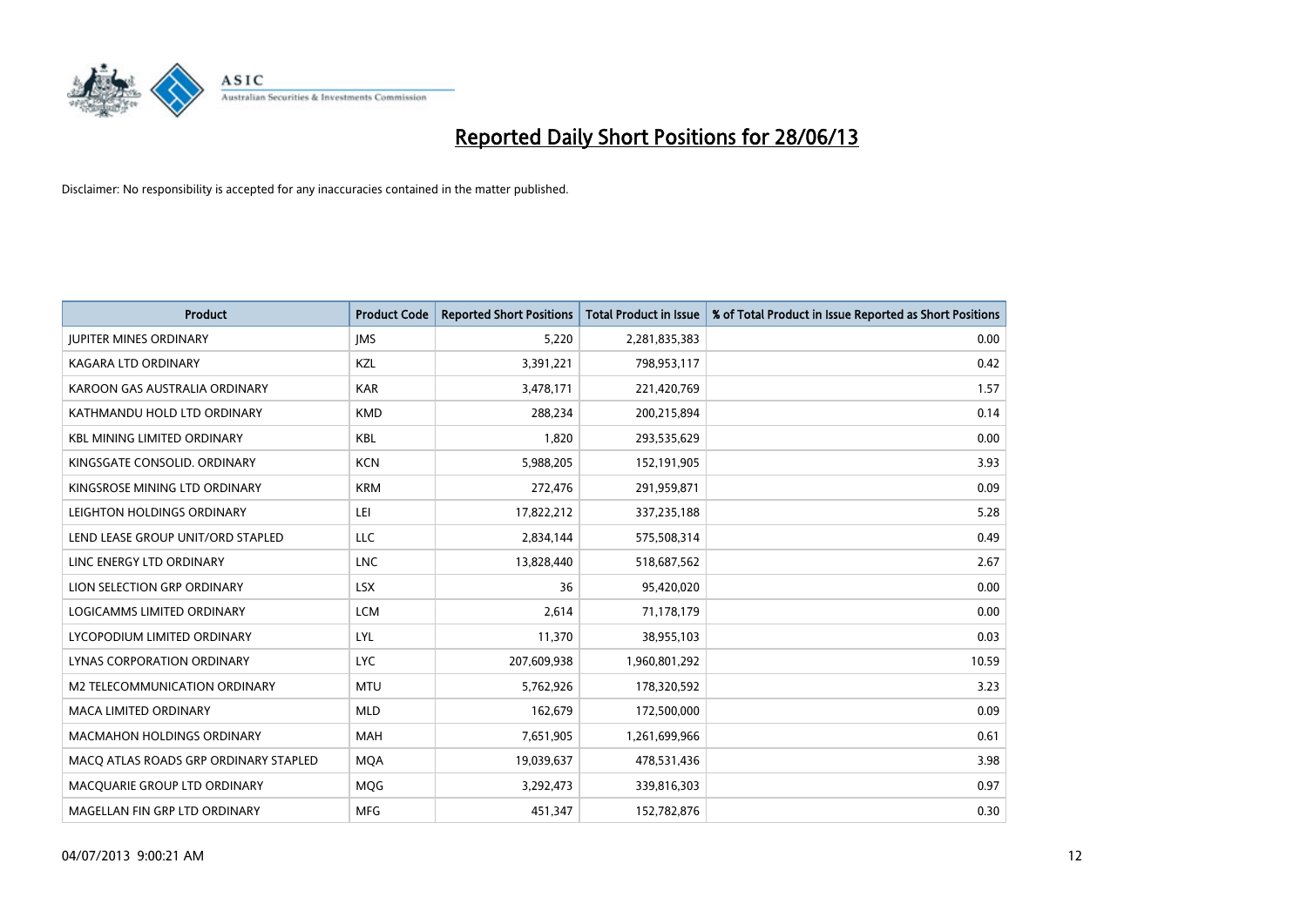

| <b>Product</b>                       | <b>Product Code</b> | <b>Reported Short Positions</b> | <b>Total Product in Issue</b> | % of Total Product in Issue Reported as Short Positions |
|--------------------------------------|---------------------|---------------------------------|-------------------------------|---------------------------------------------------------|
| <b>MATRIX C &amp; E LTD ORDINARY</b> | <b>MCE</b>          | 3,176,237                       | 94,555,428                    | 3.36                                                    |
| MAVERICK DRILLING ORDINARY           | <b>MAD</b>          | 7,694,291                       | 452,726,751                   | 1.70                                                    |
| <b>MAXITRANS INDUSTRIES ORDINARY</b> | <b>MXI</b>          | 32,948                          | 183,993,392                   | 0.02                                                    |
| MAYNE PHARMA LTD ORDINARY            | <b>MYX</b>          | 39,001                          | 562,956,475                   | 0.01                                                    |
| MCMILLAN SHAKESPEARE ORDINARY        | <b>MMS</b>          | 933,130                         | 74,523,965                    | 1.25                                                    |
| <b>MCPHERSON'S LTD ORDINARY</b>      | <b>MCP</b>          | 26,646                          | 89,294,198                    | 0.03                                                    |
| MEDUSA MINING LTD ORDINARY           | <b>MML</b>          | 1,275,971                       | 188,903,911                   | 0.68                                                    |
| MEO AUSTRALIA LTD ORDINARY           | <b>MEO</b>          | 19,345                          | 627,264,587                   | 0.00                                                    |
| <b>MERMAID MARINE ORDINARY</b>       | <b>MRM</b>          | 1,248,492                       | 228,166,230                   | 0.55                                                    |
| MESOBLAST LIMITED ORDINARY           | <b>MSB</b>          | 12,888,889                      | 315,423,901                   | 4.09                                                    |
| METALS X LIMITED ORDINARY            | <b>MLX</b>          | 92,258                          | 1,651,766,110                 | 0.01                                                    |
| METCASH LIMITED ORDINARY             | <b>MTS</b>          | 76,750,286                      | 880,704,786                   | 8.71                                                    |
| MICLYN EXP OFFSHR ORDINARY           | <b>MIO</b>          | 727,171                         | 281,538,972                   | 0.26                                                    |
| MIGHTY RIVER POWER ORDINARY          | <b>MYT</b>          | 201,246                         | 1,400,000,094                 | 0.01                                                    |
| MILLENNIUM MIN LTD ORDINARY          | <b>MOY</b>          | 1,000,000                       | 4,372,781,946                 | 0.02                                                    |
| MINCOR RESOURCES NL ORDINARY         | <b>MCR</b>          | 2,690,691                       | 188,208,274                   | 1.43                                                    |
| MINERAL DEPOSITS ORDINARY            | <b>MDL</b>          | 3,313,980                       | 83,538,786                    | 3.97                                                    |
| MINERAL RESOURCES. ORDINARY          | <b>MIN</b>          | 9,544,858                       | 185,987,992                   | 5.13                                                    |
| MIRABELA NICKEL LTD ORDINARY         | <b>MBN</b>          | 15,382,629                      | 876,801,147                   | 1.75                                                    |
| MIRVAC GROUP STAPLED SECURITIES      | <b>MGR</b>          | 9,200,778                       | 3,664,938,678                 | 0.25                                                    |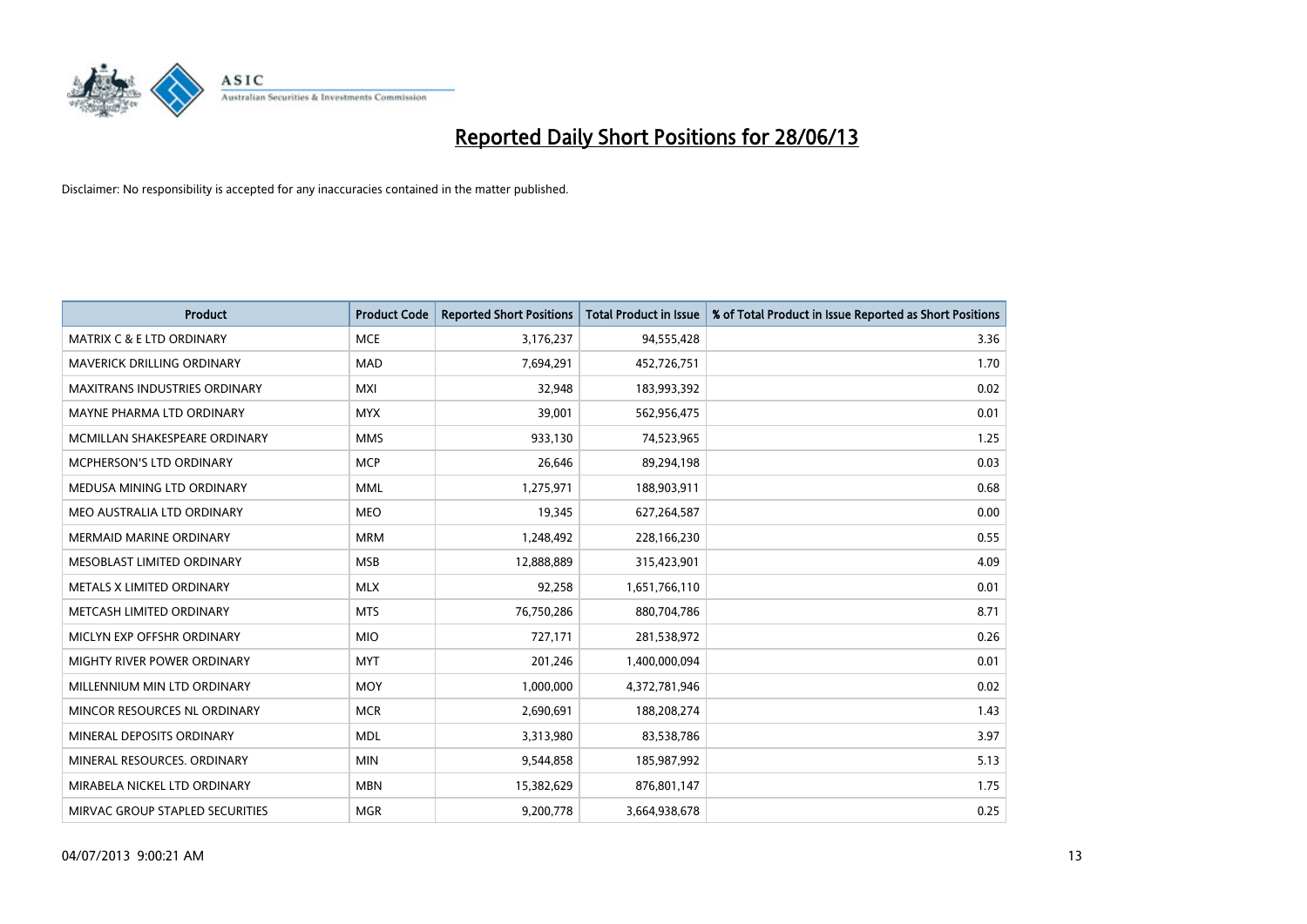

| <b>Product</b>                    | <b>Product Code</b> | <b>Reported Short Positions</b> | <b>Total Product in Issue</b> | % of Total Product in Issue Reported as Short Positions |
|-----------------------------------|---------------------|---------------------------------|-------------------------------|---------------------------------------------------------|
| MOLOPO ENERGY LTD ORDINARY        | <b>MPO</b>          | 668,451                         | 246,399,543                   | 0.27                                                    |
| MONADELPHOUS GROUP ORDINARY       | <b>MND</b>          | 10,607,795                      | 90,940,258                    | 11.66                                                   |
| MORTGAGE CHOICE LTD ORDINARY      | MOC                 | 1,469,643                       | 123,431,282                   | 1.19                                                    |
| <b>MOUNT GIBSON IRON ORDINARY</b> | <b>MGX</b>          | 20,735,509                      | 1,090,584,232                 | 1.90                                                    |
| MULTIPLEX SITES SITES             | <b>MXUPA</b>        | 1,035                           | 4,500,000                     | 0.02                                                    |
| MURCHISON METALS LTD ORDINARY     | <b>MMX</b>          | 3,395,436                       | 450,497,346                   | 0.75                                                    |
| <b>MYER HOLDINGS LTD ORDINARY</b> | <b>MYR</b>          | 79,498,060                      | 583,594,551                   | 13.62                                                   |
| <b>MYSTATE LIMITED ORDINARY</b>   | <b>MYS</b>          | 4,527                           | 87,153,047                    | 0.01                                                    |
| NATIONAL AUST, BANK ORDINARY      | <b>NAB</b>          | 10,478,039                      | 2,343,067,725                 | 0.45                                                    |
| NAVITAS LIMITED ORDINARY          | <b>NVT</b>          | 12,678,532                      | 375,367,918                   | 3.38                                                    |
| NEON ENERGY LIMITED ORDINARY      | <b>NEN</b>          | 1,951,183                       | 549,937,848                   | 0.35                                                    |
| NEW HOPE CORPORATION ORDINARY     | <b>NHC</b>          | 2,216,313                       | 830,563,352                   | 0.27                                                    |
| NEW STANDARD ENERGY ORDINARY      | <b>NSE</b>          | 404,167                         | 305,331,847                   | 0.13                                                    |
| NEWCREST MINING ORDINARY          | <b>NCM</b>          | 4,229,315                       | 766,510,971                   | 0.55                                                    |
| NEWS CORP A NON-VOTING CDI        | <b>NWSLV</b>        | 1,606,486                       | 1,516,956,684                 | 0.11                                                    |
| NEWS CORP B VOTING CDI            | <b>NWS</b>          | 2,076,068                       | 798,520,953                   | 0.26                                                    |
| NEWS CORP. A NON-VOTING CDI       | <b>NNCLV</b>        | 2,620,449                       | 379,140,617                   | 0.69                                                    |
| NEWS CORP. B VOTING CDI           | <b>NNC</b>          | 185,945                         | 199,630,238                   | 0.09                                                    |
| NEXTDC LIMITED ORDINARY           | <b>NXT</b>          | 6,215,065                       | 173,102,288                   | 3.59                                                    |
| NEXUS ENERGY LIMITED ORDINARY     | <b>NXS</b>          | 13,617,572                      | 1,329,821,159                 | 1.02                                                    |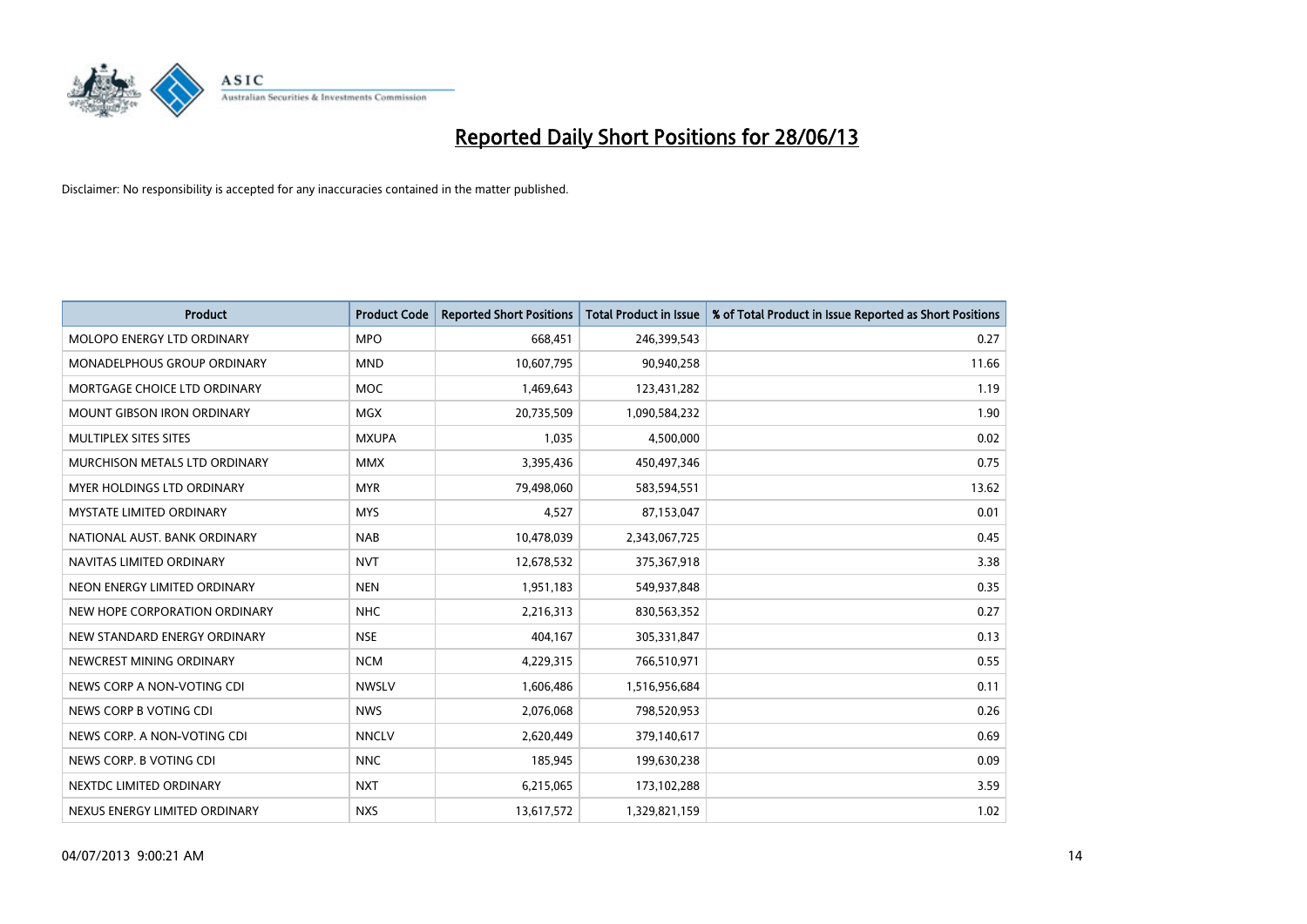

| <b>Product</b>                        | <b>Product Code</b> | <b>Reported Short Positions</b> | <b>Total Product in Issue</b> | % of Total Product in Issue Reported as Short Positions |
|---------------------------------------|---------------------|---------------------------------|-------------------------------|---------------------------------------------------------|
| NIB HOLDINGS LIMITED ORDINARY         | <b>NHF</b>          | 650,655                         | 439,004,182                   | 0.15                                                    |
| NIDO PETROLEUM ORDINARY               | <b>NDO</b>          | 42,500                          | 2,044,984,301                 | 0.00                                                    |
| NOBLE MINERAL RES ORDINARY            | <b>NMG</b>          | 2,365,726                       | 666,397,952                   | 0.36                                                    |
| NORFOLK GROUP ORDINARY                | <b>NFK</b>          | 50                              | 161,999,196                   | 0.00                                                    |
| NORTHERN IRON LTD ORDINARY            | <b>NFE</b>          | 1,617,501                       | 484,405,314                   | 0.33                                                    |
| NORTHERN STAR ORDINARY                | <b>NST</b>          | 7,460,944                       | 424,279,762                   | 1.76                                                    |
| NRW HOLDINGS LIMITED ORDINARY         | <b>NWH</b>          | 28,354,288                      | 278,888,011                   | 10.17                                                   |
| NUCOAL RESOURCES LTD ORDINARY         | <b>NCR</b>          | 100,000                         | 768,612,354                   | 0.01                                                    |
| NUFARM LIMITED ORDINARY               | <b>NUF</b>          | 15,393,218                      | 262,954,040                   | 5.85                                                    |
| OCEANAGOLD CORP. CHESS DEPOSITARY INT | <b>OGC</b>          | 419,777                         | 293,574,586                   | 0.14                                                    |
| OIL SEARCH LTD ORDINARY               | OSH                 | 11,892,036                      | 1,340,018,530                 | 0.89                                                    |
| OM HOLDINGS LIMITED ORDINARY          | OMH                 | 3,257,872                       | 733,423,337                   | 0.44                                                    |
| ORICA LIMITED ORDINARY                | ORI                 | 9,083,344                       | 366,868,401                   | 2.48                                                    |
| ORIGIN ENERGY ORDINARY                | ORG                 | 16,845,224                      | 1,097,961,871                 | 1.53                                                    |
| OROCOBRE LIMITED ORDINARY             | <b>ORE</b>          | 735,405                         | 117,745,140                   | 0.62                                                    |
| OROTONGROUP LIMITED ORDINARY          | ORL                 | 323,167                         | 40,880,902                    | 0.79                                                    |
| ORPHEUS ENERGY LTD ORDINARY           | <b>OEG</b>          | 67,200                          | 130,475,919                   | 0.05                                                    |
| OZ MINERALS ORDINARY                  | OZL                 | 10,995,280                      | 303,470,022                   | 3.62                                                    |
| <b>PACIFIC BRANDS ORDINARY</b>        | <b>PBG</b>          | 13,505,093                      | 912,915,695                   | 1.48                                                    |
| PALADIN ENERGY LTD ORDINARY           | <b>PDN</b>          | 107,013,233                     | 837,187,808                   | 12.78                                                   |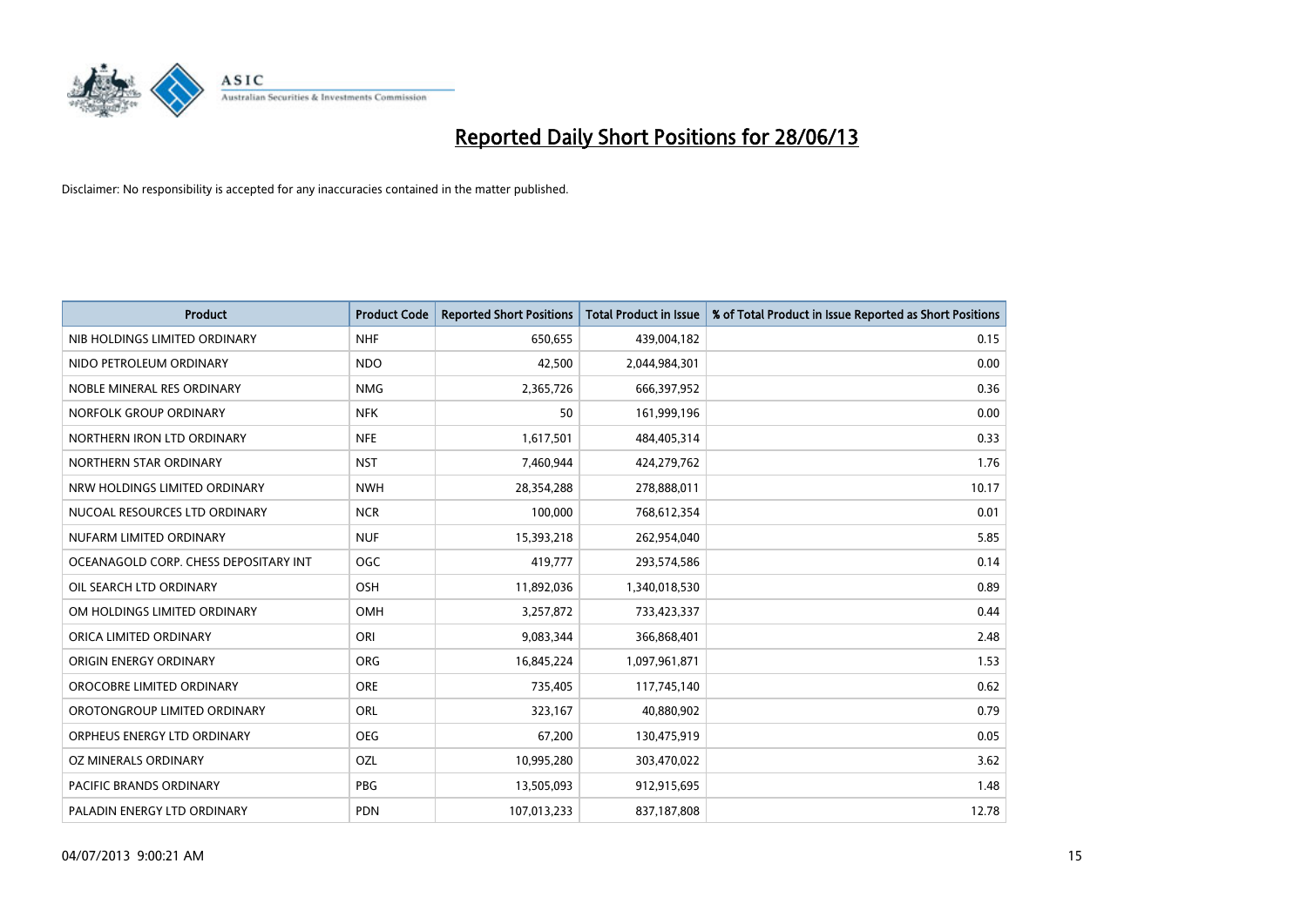

| Product                      | <b>Product Code</b> | <b>Reported Short Positions</b> | <b>Total Product in Issue</b> | % of Total Product in Issue Reported as Short Positions |
|------------------------------|---------------------|---------------------------------|-------------------------------|---------------------------------------------------------|
| PANAUST LIMITED ORDINARY     | <b>PNA</b>          | 8,722,193                       | 619,084,930                   | 1.41                                                    |
| PANORAMIC RESOURCES ORDINARY | <b>PAN</b>          | 630,987                         | 256,899,729                   | 0.25                                                    |
| PAPERLINX LIMITED ORDINARY   | <b>PPX</b>          | 48,006                          | 609,280,761                   | 0.01                                                    |
| PAPILLON RES LTD ORDINARY    | PIR                 | 7,386,482                       | 336,978,210                   | 2.19                                                    |
| PATTIES FOODS LTD ORDINARY   | PFL                 | 5,427                           | 139,065,639                   | 0.00                                                    |
| PEET LIMITED ORDINARY        | <b>PPC</b>          | 3,664,603                       | 429,008,507                   | 0.85                                                    |
| PERILYA LIMITED ORDINARY     | PEM                 | 5,993                           | 769,316,426                   | 0.00                                                    |
| PERPETUAL LIMITED ORDINARY   | <b>PPT</b>          | 2,148,602                       | 41,980,678                    | 5.12                                                    |
| PERSEUS MINING LTD ORDINARY  | PRU                 | 11,254,567                      | 457,962,088                   | 2.46                                                    |
| PHARMAXIS LTD ORDINARY       | <b>PXS</b>          | 7,523,461                       | 308,543,389                   | 2.44                                                    |
| PLATINUM ASSET ORDINARY      | <b>PTM</b>          | 4, 181, 132                     | 578,145,695                   | 0.72                                                    |
| PLATINUM AUSTRALIA ORDINARY  | <b>PLA</b>          | 836,127                         | 504,968,043                   | 0.17                                                    |
| PMI GOLD CORP CDI 1:1        | <b>PVM</b>          | 232,274                         | 155,308,266                   | 0.15                                                    |
| PMP LIMITED ORDINARY         | <b>PMP</b>          | 28,840                          | 323,781,124                   | 0.01                                                    |
| PRANA BIOTECHNOLOGY ORDINARY | PBT                 | 10,000                          | 381,610,426                   | 0.00                                                    |
| PREMIER INVESTMENTS ORDINARY | <b>PMV</b>          | 1,268,009                       | 155,260,478                   | 0.82                                                    |
| PRIMA BIOMED LTD ORDINARY    | <b>PRR</b>          | 343,262                         | 1,143,146,838                 | 0.03                                                    |
| PRIMARY HEALTH CARE ORDINARY | <b>PRY</b>          | 24,598,600                      | 503,921,941                   | 4.88                                                    |
| PRIMEAG AUSTRALIA ORDINARY   | PAG                 | 5,798                           | 266,394,444                   | 0.00                                                    |
| PROGRAMMED ORDINARY          | <b>PRG</b>          | 552,319                         | 118,179,696                   | 0.47                                                    |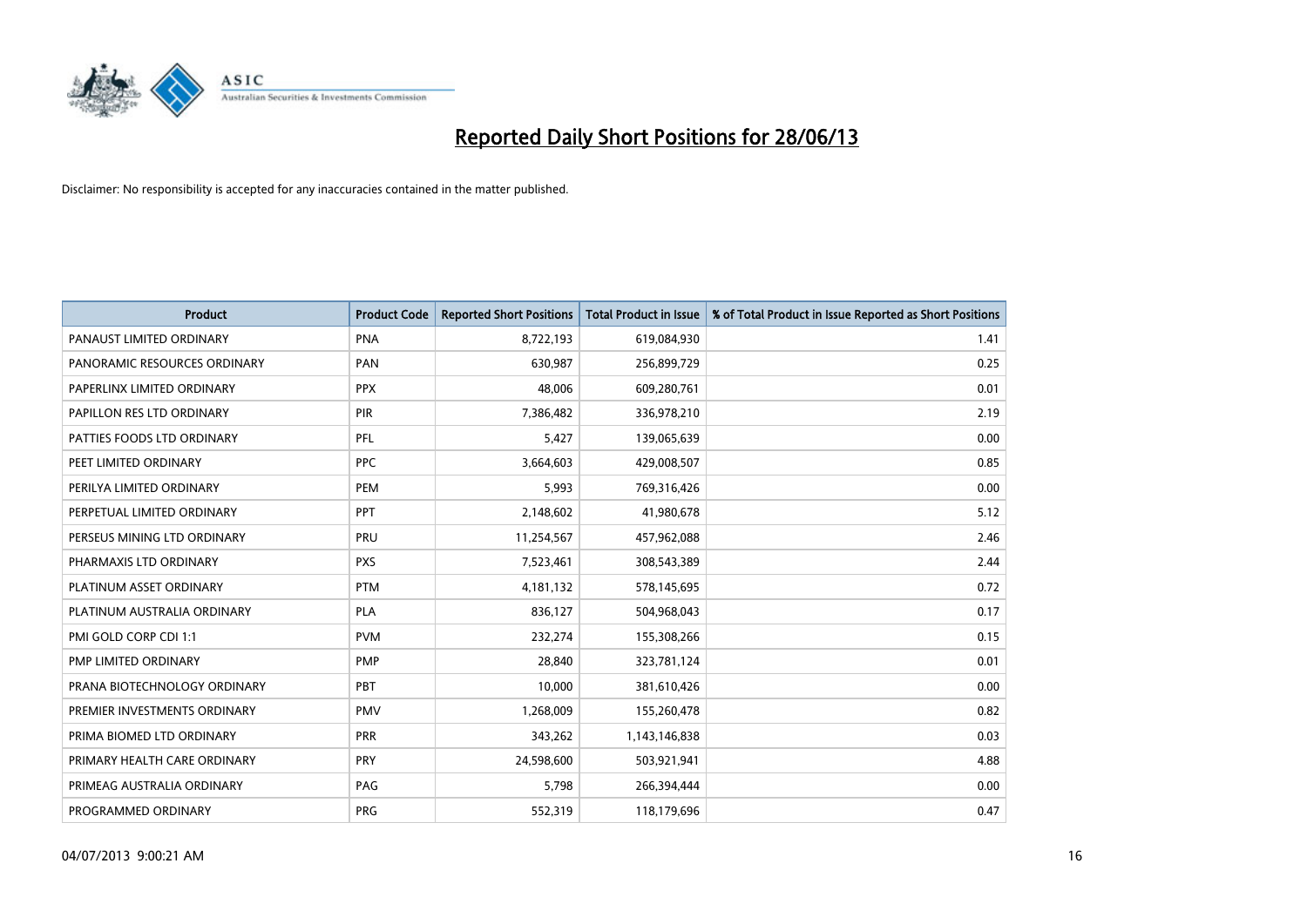

| <b>Product</b>                    | <b>Product Code</b> | <b>Reported Short Positions</b> | <b>Total Product in Issue</b> | % of Total Product in Issue Reported as Short Positions |
|-----------------------------------|---------------------|---------------------------------|-------------------------------|---------------------------------------------------------|
| <b>QANTAS AIRWAYS ORDINARY</b>    | QAN                 | 27,547,051                      | 2,241,745,788                 | 1.23                                                    |
| OBE INSURANCE GROUP ORDINARY      | <b>OBE</b>          | 29,574,722                      | 1,200,007,416                 | 2.46                                                    |
| ORXPHARMA LTD ORDINARY            | <b>QRX</b>          | 1,098,084                       | 144,785,606                   | 0.76                                                    |
| <b>QUBE HOLDINGS LTD ORDINARY</b> | QUB                 | 12,949,455                      | 928,965,547                   | 1.39                                                    |
| RAMELIUS RESOURCES ORDINARY       | <b>RMS</b>          | 3,499,006                       | 337,686,949                   | 1.04                                                    |
| RAMSAY HEALTH CARE ORDINARY       | <b>RHC</b>          | 1,940,609                       | 202,081,252                   | 0.96                                                    |
| RANGE RESOURCES LTD ORDINARY      | <b>RRS</b>          | 44,458                          | 2,853,862,345                 | 0.00                                                    |
| <b>RCR TOMLINSON ORDINARY</b>     | <b>RCR</b>          | 2,771,856                       | 132,431,265                   | 2.09                                                    |
| <b>REA GROUP ORDINARY</b>         | <b>REA</b>          | 570,535                         | 131,714,699                   | 0.43                                                    |
| <b>RECKON LIMITED ORDINARY</b>    | <b>RKN</b>          | 451,012                         | 129,488,015                   | 0.35                                                    |
| RED 5 LIMITED ORDINARY            | <b>RED</b>          | 846,824                         | 135,488,008                   | 0.63                                                    |
| <b>RED FORK ENERGY ORDINARY</b>   | <b>RFE</b>          | 3,802,692                       | 388,551,719                   | 0.98                                                    |
| REDBANK ENERGY LTD ORDINARY       | <b>AEI</b>          | 13                              | 786,287                       | 0.00                                                    |
| REDFLEX HOLDINGS ORDINARY         | <b>RDF</b>          | 7,650                           | 110,762,310                   | 0.01                                                    |
| REECE AUSTRALIA LTD. ORDINARY     | <b>REH</b>          | 268                             | 99,600,000                    | 0.00                                                    |
| REGIS RESOURCES ORDINARY          | <b>RRL</b>          | 20,822,418                      | 475,830,804                   | 4.38                                                    |
| RESMED INC CDI 10:1               | <b>RMD</b>          | 12,031,390                      | 1,556,242,300                 | 0.77                                                    |
| <b>RESOLUTE MINING ORDINARY</b>   | <b>RSG</b>          | 6,948,480                       | 640,994,224                   | 1.08                                                    |
| RESOURCE EQUIP LTD ORDINARY       | <b>ROL</b>          | 673                             | 248,990,471                   | 0.00                                                    |
| RESOURCE GENERATION ORDINARY      | <b>RES</b>          | 1,293                           | 284,698,002                   | 0.00                                                    |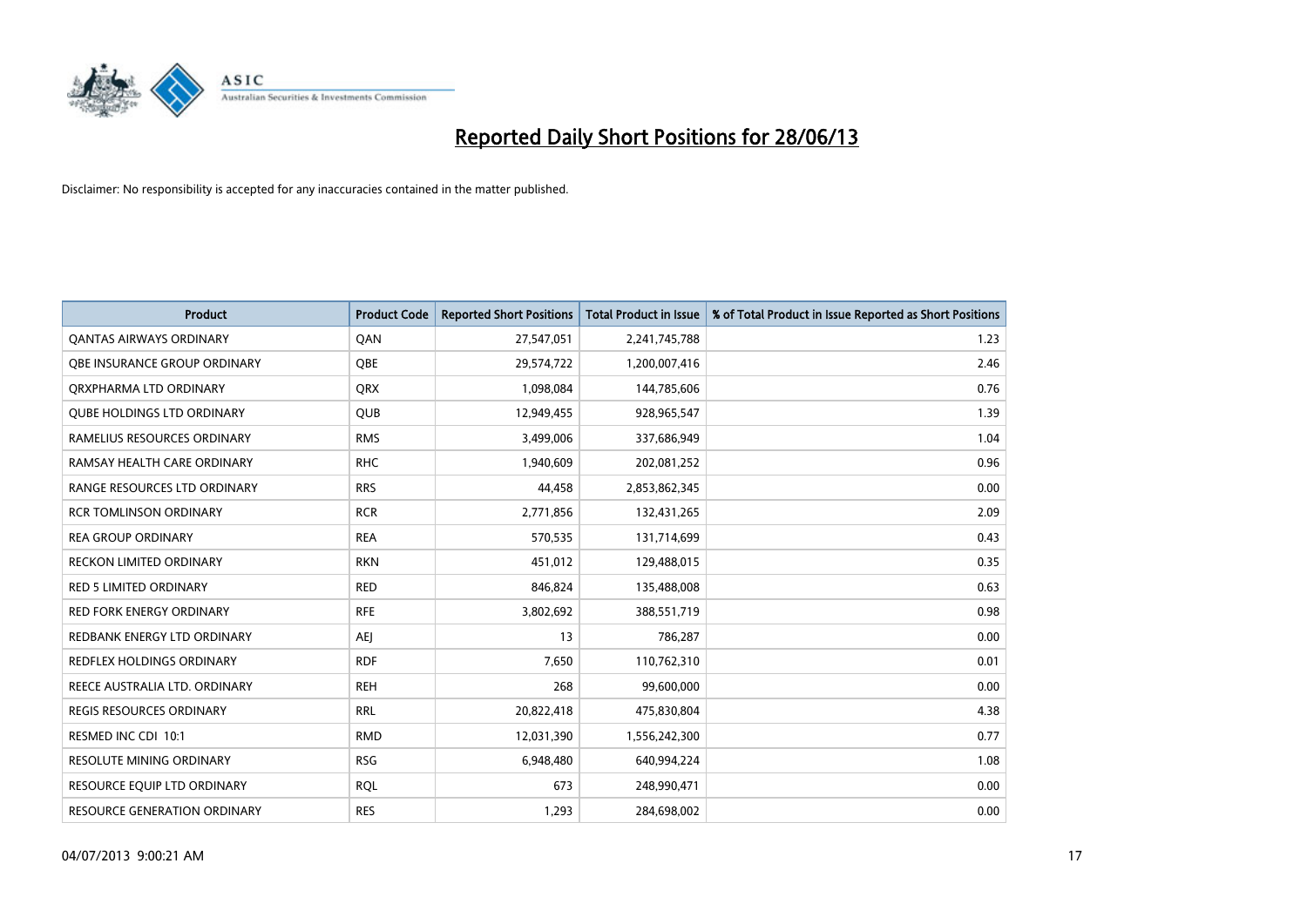

| <b>Product</b>                               | <b>Product Code</b> | <b>Reported Short Positions</b> | <b>Total Product in Issue</b> | % of Total Product in Issue Reported as Short Positions |
|----------------------------------------------|---------------------|---------------------------------|-------------------------------|---------------------------------------------------------|
| <b>RETAIL FOOD GROUP ORDINARY</b>            | <b>RFG</b>          | 2,162,261                       | 130,277,856                   | 1.66                                                    |
| REX MINERALS LIMITED ORDINARY                | <b>RXM</b>          | 1,653,022                       | 188,907,284                   | 0.88                                                    |
| RHG LIMITED ORDINARY                         | <b>RHG</b>          | 1,085                           | 308,483,177                   | 0.00                                                    |
| RIALTO ENERGY ORDINARY                       | <b>RIA</b>          | 41                              | 682,929,991                   | 0.00                                                    |
| RIDLEY CORPORATION ORDINARY                  | <b>RIC</b>          | 984,194                         | 307,817,071                   | 0.32                                                    |
| RIO TINTO LIMITED ORDINARY                   | <b>RIO</b>          | 5,376,935                       | 435,758,720                   | 1.23                                                    |
| ROBUST RESOURCES ORDINARY                    | <b>ROL</b>          | 244                             | 88,139,423                    | 0.00                                                    |
| ROC OIL COMPANY ORDINARY                     | <b>ROC</b>          | 1,890,346                       | 683,235,552                   | 0.28                                                    |
| SAI GLOBAL LIMITED ORDINARY                  | SAI                 | 15,224,024                      | 209,440,120                   | 7.27                                                    |
| SALMAT LIMITED ORDINARY                      | <b>SLM</b>          | 59,394                          | 159,812,799                   | 0.04                                                    |
| SANDFIRE RESOURCES ORDINARY                  | <b>SFR</b>          | 4,051,578                       | 155,640,968                   | 2.60                                                    |
| SANTANA MINERALS LTD ORDINARY                | SMI                 | 488,716                         | 97,725,799                    | 0.50                                                    |
| <b>SANTOS LTD ORDINARY</b>                   | <b>STO</b>          | 4,341,279                       | 964,317,796                   | 0.45                                                    |
| SARACEN MINERAL ORDINARY                     | SAR                 | 17,901,410                      | 595,263,186                   | 3.01                                                    |
| <b>SCA PROPERTY GROUP STAPLED SECURITIES</b> | SCP                 | 32,362,145                      | 642,417,140                   | 5.04                                                    |
| SEDGMAN LIMITED ORDINARY                     | SDM                 | 652,094                         | 220,368,310                   | 0.30                                                    |
| SEEK LIMITED ORDINARY                        | <b>SEK</b>          | 21,011,005                      | 337,833,019                   | 6.22                                                    |
| SELECT HARVESTS ORDINARY                     | SHV                 | 81,416                          | 57,462,851                    | 0.14                                                    |
| SENEX ENERGY LIMITED ORDINARY                | <b>SXY</b>          | 12,696,065                      | 1,140,804,837                 | 1.11                                                    |
| SERVCORP LIMITED ORDINARY                    | SRV                 | 691                             | 98,432,275                    | 0.00                                                    |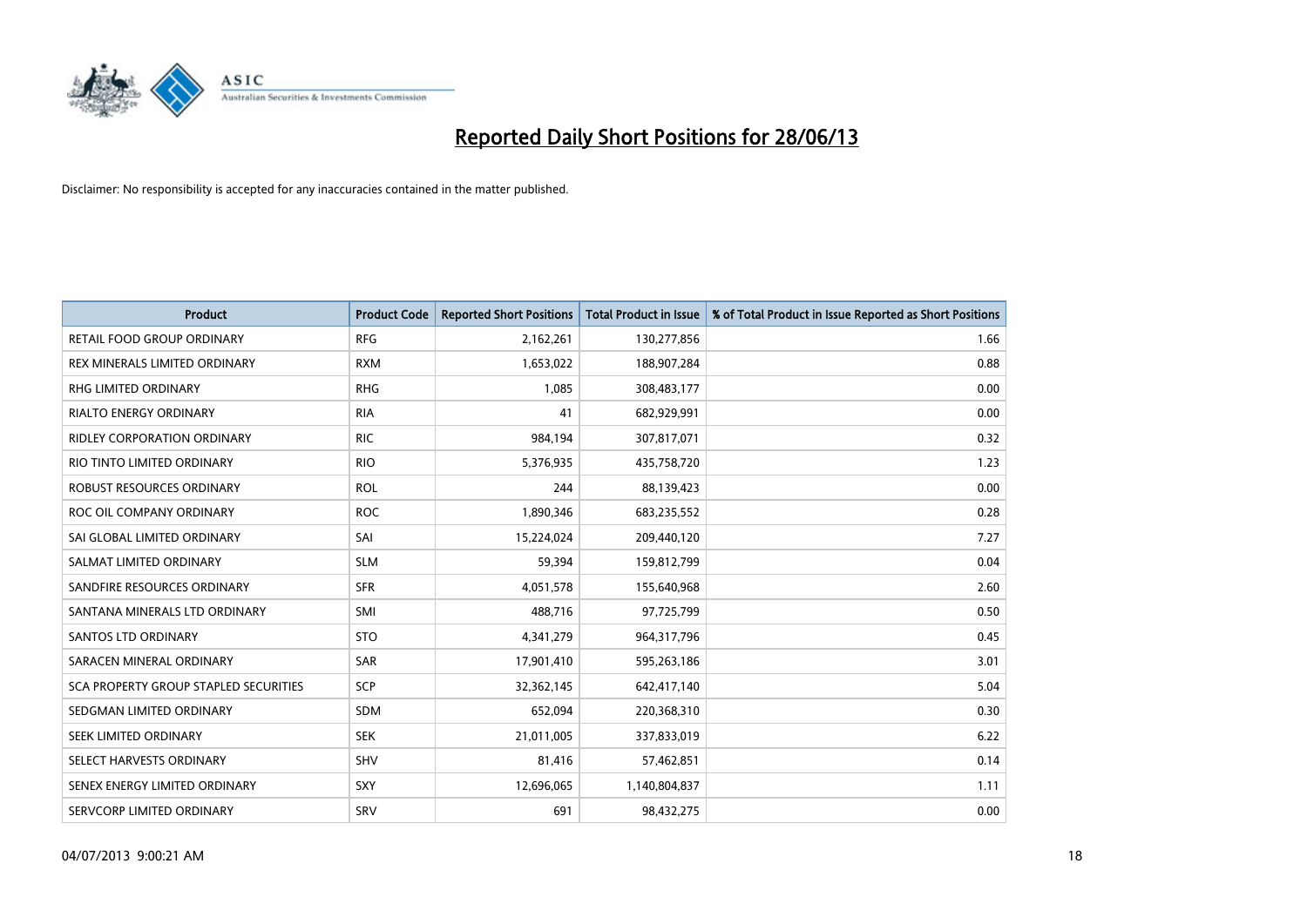

| <b>Product</b>                           | <b>Product Code</b> | <b>Reported Short Positions</b> | <b>Total Product in Issue</b> | % of Total Product in Issue Reported as Short Positions |
|------------------------------------------|---------------------|---------------------------------|-------------------------------|---------------------------------------------------------|
| SERVICE STREAM ORDINARY                  | <b>SSM</b>          | 477,216                         | 283,418,867                   | 0.17                                                    |
| SEVEN GROUP HOLDINGS ORDINARY            | <b>SVW</b>          | 3,749,864                       | 308,160,281                   | 1.22                                                    |
| SEVEN WEST MEDIA LTD ORDINARY            | <b>SWM</b>          | 5,594,296                       | 999,160,872                   | 0.56                                                    |
| SFG AUSTRALIA LTD ORDINARY               | <b>SFW</b>          | 300                             | 734,531,160                   | 0.00                                                    |
| SIGMA PHARMACEUTICAL ORDINARY            | <b>SIP</b>          | 7,609,162                       | 1,135,152,441                 | 0.67                                                    |
| SILEX SYSTEMS ORDINARY                   | <b>SLX</b>          | 2,020,823                       | 170,249,150                   | 1.19                                                    |
| SILVER CHEF LIMITED ORDINARY             | <b>SIV</b>          | 17,689                          | 28,762,745                    | 0.06                                                    |
| SILVER LAKE RESOURCE ORDINARY            | <b>SLR</b>          | 7,081,486                       | 379,048,750                   | 1.87                                                    |
| SIMS METAL MGMT LTD ORDINARY             | <b>SGM</b>          | 9,331,081                       | 204,309,387                   | 4.57                                                    |
| SINGAPORE TELECOMM. CHESS DEPOSITARY INT | SGT                 | 811,053                         | 190,396,091                   | 0.43                                                    |
| SIRIUS RESOURCES NL ORDINARY             | <b>SIR</b>          | 4,649,410                       | 224,870,167                   | 2.07                                                    |
| SIRTEX MEDICAL ORDINARY                  | <b>SRX</b>          | 453,861                         | 55,768,136                    | 0.81                                                    |
| SKILLED GROUP LTD ORDINARY               | <b>SKE</b>          | 3,868,630                       | 233,533,526                   | 1.66                                                    |
| <b>SLATER &amp; GORDON ORDINARY</b>      | SGH                 | 6,093                           | 197,109,265                   | 0.00                                                    |
| SMS MANAGEMENT, ORDINARY                 | <b>SMX</b>          | 2,004,019                       | 69,378,477                    | 2.89                                                    |
| SONIC HEALTHCARE ORDINARY                | <b>SHL</b>          | 9,463,143                       | 397,158,181                   | 2.38                                                    |
| SOUL PATTINSON (W.H) ORDINARY            | SOL                 | 48,469                          | 239,395,320                   | 0.02                                                    |
| SP AUSNET STAPLED SECURITIES             | <b>SPN</b>          | 27,644,010                      | 3,367,543,113                 | 0.82                                                    |
| SPARK INFRASTRUCTURE STAPLED NOTE & UNIT | SKI                 | 51,768,832                      | 1,326,734,264                 | 3.90                                                    |
| SPDR 200 FUND ETF UNITS                  | STW                 | 3,500                           | 47,051,346                    | 0.01                                                    |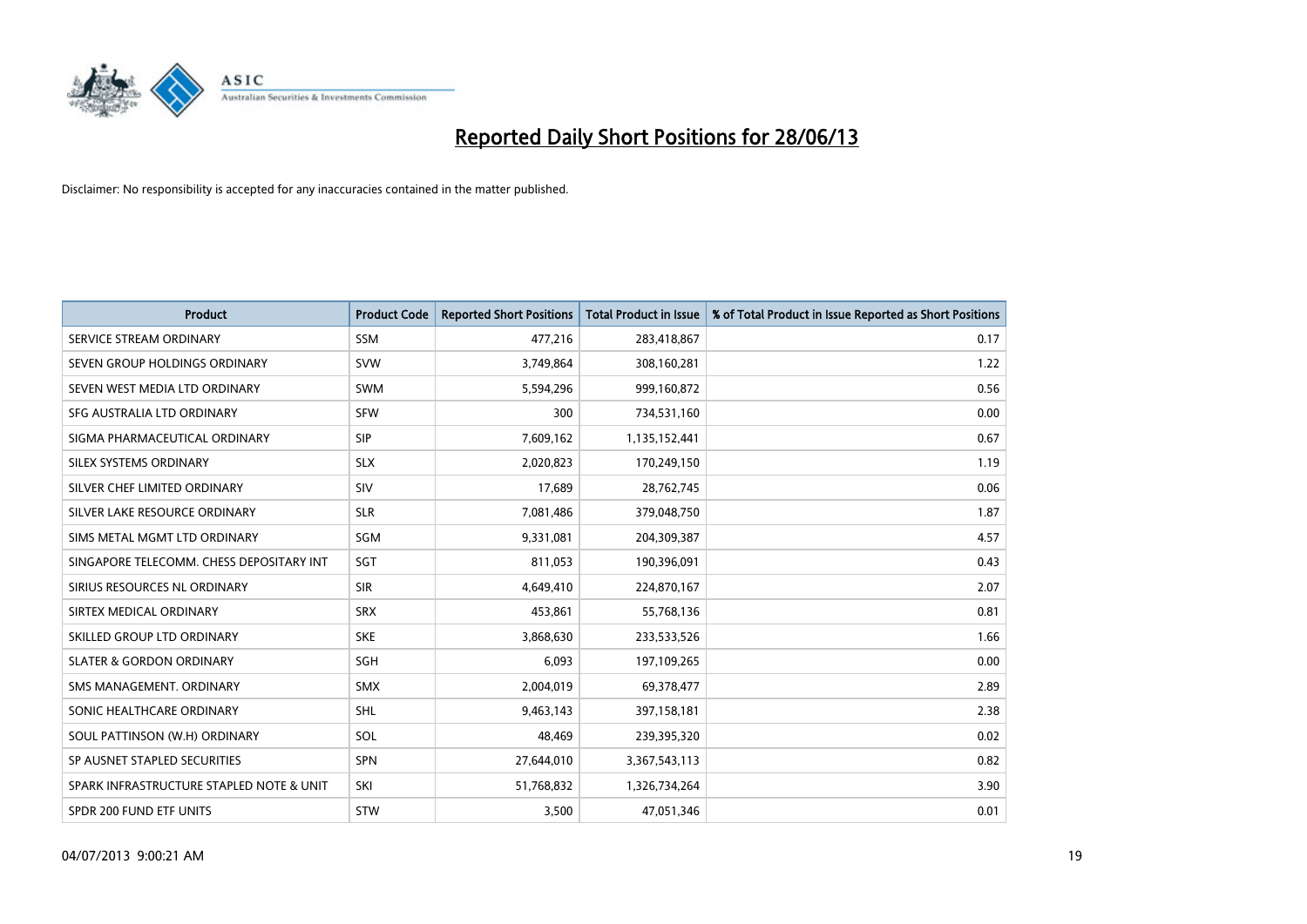

| <b>Product</b>                       | <b>Product Code</b> | <b>Reported Short Positions</b> | <b>Total Product in Issue</b> | % of Total Product in Issue Reported as Short Positions |
|--------------------------------------|---------------------|---------------------------------|-------------------------------|---------------------------------------------------------|
| SPECIALTY FASHION ORDINARY           | <b>SFH</b>          | 1,504,548                       | 192,236,121                   | 0.78                                                    |
| ST BARBARA LIMITED ORDINARY          | <b>SBM</b>          | 24,370,114                      | 488,074,077                   | 4.99                                                    |
| STARPHARMA HOLDINGS ORDINARY         | SPL                 | 14,037,886                      | 283,814,948                   | 4.95                                                    |
| STHN CROSS MEDIA ORDINARY            | <b>SXL</b>          | 9,918,693                       | 704,858,524                   | 1.41                                                    |
| STOCKLAND UNITS/ORD STAPLED          | SGP                 | 10,915,322                      | 2,305,750,747                 | 0.47                                                    |
| STRAITS RES LTD. ORDINARY            | <b>SRQ</b>          | 48,720                          | 1,164,150,159                 | 0.00                                                    |
| <b>STW COMMUNICATIONS ORDINARY</b>   | SGN                 | 1,265,842                       | 403,828,512                   | 0.31                                                    |
| SUNCORP GROUP LTD ORDINARY           | <b>SUN</b>          | 6,303,212                       | 1,286,600,980                 | 0.49                                                    |
| SUNDANCE ENERGY ORDINARY             | <b>SEA</b>          | 1,495,418                       | 460,785,024                   | 0.32                                                    |
| SUNDANCE RESOURCES ORDINARY          | <b>SDL</b>          | 54,318,517                      | 3,072,110,985                 | 1.77                                                    |
| SUNLAND GROUP LTD ORDINARY           | <b>SDG</b>          | 18,391                          | 189,417,674                   | 0.01                                                    |
| SUPER RET REP LTD ORDINARY           | SUL                 | 1,206,195                       | 196,472,811                   | 0.61                                                    |
| SYD AIRPORT STAPLED US PROHIBIT.     | SYD                 | 16,097,393                      | 1,861,210,782                 | 0.86                                                    |
| SYRAH RESOURCES ORDINARY             | <b>SYR</b>          | 821,519                         | 147,767,623                   | 0.56                                                    |
| <b>TABCORP HOLDINGS LTD ORDINARY</b> | <b>TAH</b>          | 17,641,437                      | 744,885,690                   | 2.37                                                    |
| TANAMI GOLD NL ORDINARY              | <b>TAM</b>          | 178,918                         | 587,548,523                   | 0.03                                                    |
| TAP OIL LIMITED ORDINARY             | <b>TAP</b>          | 730,888                         | 241,608,606                   | 0.30                                                    |
| TASSAL GROUP LIMITED ORDINARY        | <b>TGR</b>          | 313,751                         | 146,304,404                   | 0.21                                                    |
| <b>TATTS GROUP LTD ORDINARY</b>      | <b>TTS</b>          | 15,251,651                      | 1,402,708,406                 | 1.09                                                    |
| <b>TELECOM CORPORATION ORDINARY</b>  | <b>TEL</b>          | 11,691,783                      | 1,817,088,869                 | 0.64                                                    |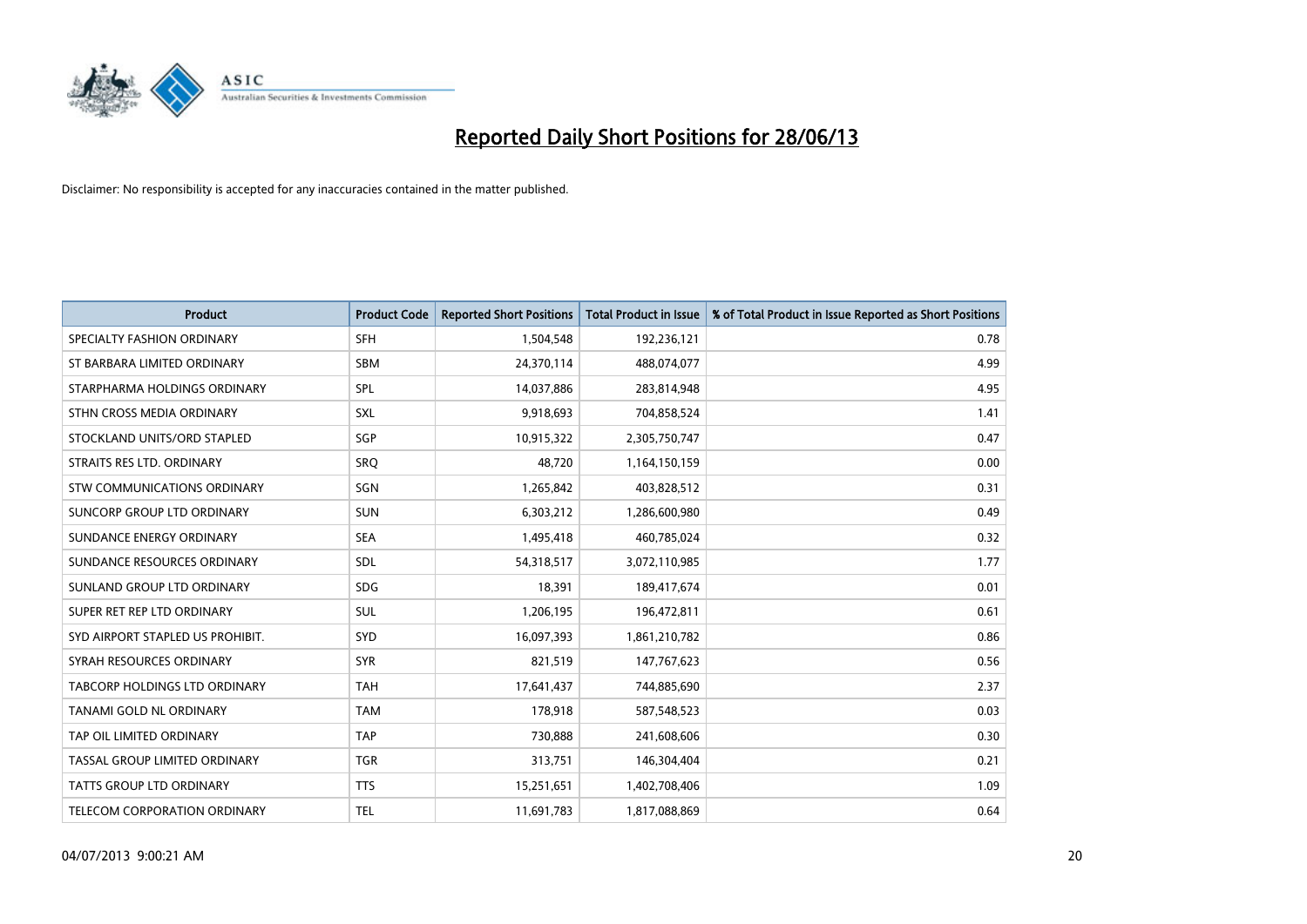

| <b>Product</b>                       | <b>Product Code</b> | <b>Reported Short Positions</b> | <b>Total Product in Issue</b> | % of Total Product in Issue Reported as Short Positions |
|--------------------------------------|---------------------|---------------------------------|-------------------------------|---------------------------------------------------------|
| TELSTRA CORPORATION, ORDINARY        | <b>TLS</b>          | 51,788,033                      | 12,443,074,357                | 0.42                                                    |
| TEN NETWORK HOLDINGS ORDINARY        | <b>TEN</b>          | 126,777,103                     | 2,586,970,845                 | 4.90                                                    |
| TERANGA GOLD CORP CDI 1:1            | <b>TGZ</b>          | 5,945                           | 133,275,603                   | 0.00                                                    |
| THE REJECT SHOP ORDINARY             | <b>TRS</b>          | 1,703,597                       | 28,808,248                    | 5.91                                                    |
| THE TRUST COMP LTD ORDINARY          | <b>TRU</b>          | 1,865                           | 33,657,334                    | 0.01                                                    |
| THORN GROUP LIMITED ORDINARY         | <b>TGA</b>          | 158,831                         | 147,712,799                   | 0.11                                                    |
| TIGER RESOURCES ORDINARY             | <b>TGS</b>          | 2,481,795                       | 674,770,269                   | 0.37                                                    |
| TOLL HOLDINGS LTD ORDINARY           | <b>TOL</b>          | 37,474,612                      | 717,133,875                   | 5.23                                                    |
| TOX FREE SOLUTIONS ORDINARY          | <b>TOX</b>          | 927,869                         | 132,519,859                   | 0.70                                                    |
| TPG TELECOM LIMITED ORDINARY         | <b>TPM</b>          | 843,995                         | 793,808,141                   | 0.11                                                    |
| <b>TRADE ME GROUP ORDINARY</b>       | <b>TME</b>          | 1,073,978                       | 396,017,568                   | 0.27                                                    |
| <b>TRANSFIELD SERVICES ORDINARY</b>  | <b>TSE</b>          | 25,815,252                      | 512,457,716                   | 5.04                                                    |
| TRANSPACIFIC INDUST, ORDINARY        | <b>TPI</b>          | 2,686,534                       | 1,578,563,490                 | 0.17                                                    |
| TRANSURBAN GROUP TRIPLE STAPLED SEC. | <b>TCL</b>          | 3,092,809                       | 1,481,594,818                 | 0.21                                                    |
| TREASURY WINE ESTATE ORDINARY        | <b>TWE</b>          | 16,936,875                      | 647,227,144                   | 2.62                                                    |
| TROY RESOURCES LTD ORDINARY          | <b>TRY</b>          | 6,727,904                       | 91,468,649                    | 7.36                                                    |
| UGL LIMITED ORDINARY                 | UGL                 | 14,391,492                      | 166,511,240                   | 8.64                                                    |
| <b>UXC LIMITED ORDINARY</b>          | <b>UXC</b>          | 719,276                         | 308,806,649                   | 0.23                                                    |
| VILLAGE ROADSHOW LTD ORDINARY        | <b>VRL</b>          | 36,652                          | 159,477,712                   | 0.02                                                    |
| <b>VIRGIN AUS HLDG LTD ORDINARY</b>  | <b>VAH</b>          | 81,797,286                      | 2,581,231,776                 | 3.17                                                    |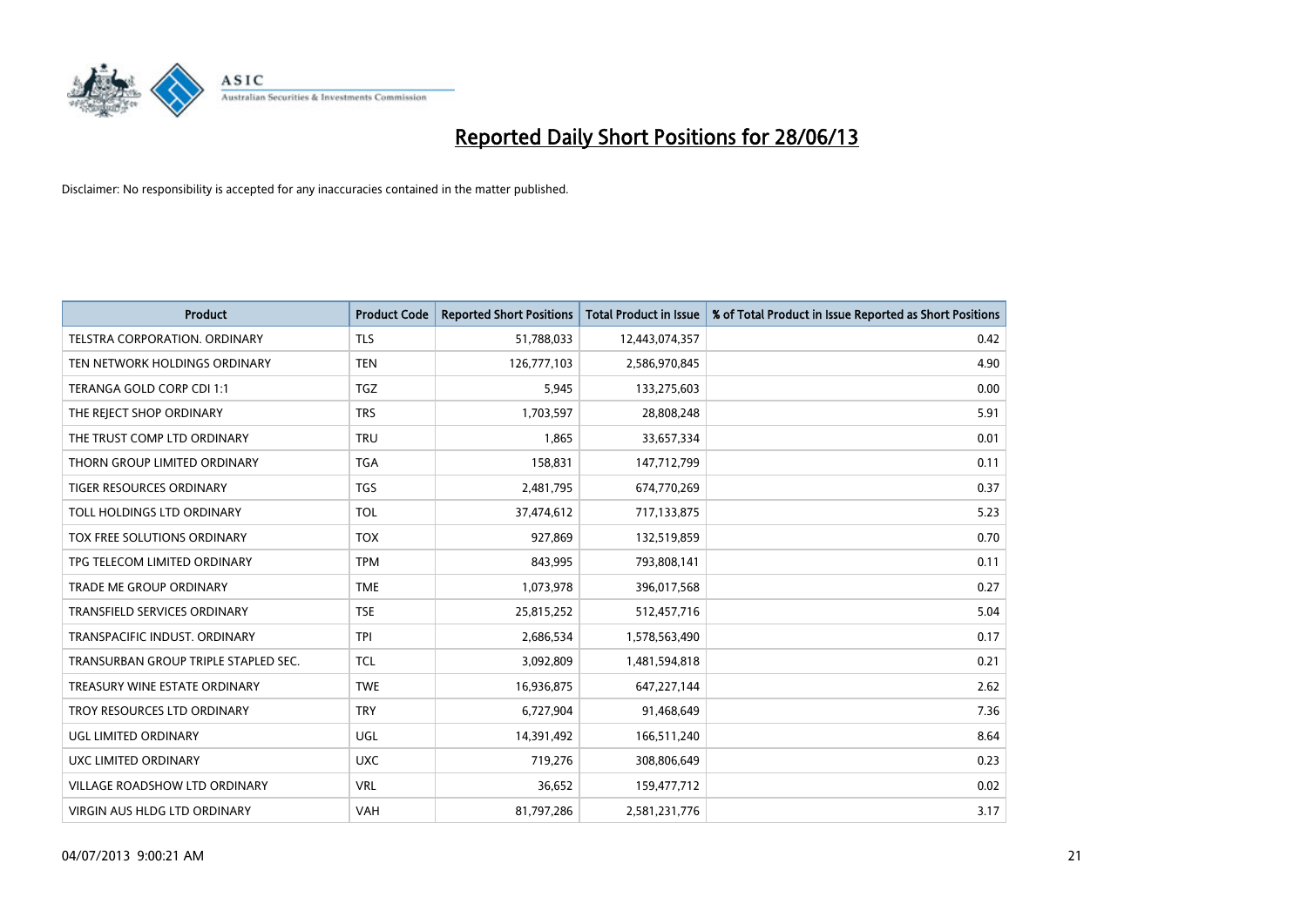

| <b>Product</b>                         | <b>Product Code</b> | <b>Reported Short Positions</b> | <b>Total Product in Issue</b> | % of Total Product in Issue Reported as Short Positions |
|----------------------------------------|---------------------|---------------------------------|-------------------------------|---------------------------------------------------------|
| <b>VIRTUS HEALTH LTD ORDINARY</b>      | <b>VRT</b>          | 319,491                         | 79,536,601                    | 0.40                                                    |
| <b>VNGD AUS SHARES ETF UNITS</b>       | VAS                 | 774                             | 6,233,376                     | 0.01                                                    |
| <b>VOCUS COMMS LTD ORDINARY</b>        | <b>VOC</b>          | 87,057                          | 78,539,890                    | 0.11                                                    |
| WARRNAMBOOL CHEESE ORDINARY            | <b>WCB</b>          | $\mathbf{1}$                    | 55,246,173                    | 0.00                                                    |
| <b>WATPAC LIMITED ORDINARY</b>         | <b>WTP</b>          | 130,067                         | 184,332,526                   | 0.07                                                    |
| <b>WDS LIMITED ORDINARY</b>            | <b>WDS</b>          | $\overline{7}$                  | 144,740,614                   | 0.00                                                    |
| WEBJET LIMITED ORDINARY                | <b>WEB</b>          | 1,270,469                       | 79,397,959                    | 1.60                                                    |
| <b>WESFARMERS LIMITED ORDINARY</b>     | <b>WES</b>          | 23,929,717                      | 1,006,669,957                 | 2.38                                                    |
| WESFARMERS LIMITED PARTIALLY PROTECTED | <b>WESN</b>         | 41,809                          | 150,523,641                   | 0.03                                                    |
| <b>WESTERN AREAS LTD ORDINARY</b>      | <b>WSA</b>          | 18,975,673                      | 196,843,803                   | 9.64                                                    |
| WESTERN DESERT RES. ORDINARY           | <b>WDR</b>          | 2,030,509                       | 360,853,631                   | 0.56                                                    |
| WESTFIELD GROUP ORD/UNIT STAPLED SEC   | <b>WDC</b>          | 7,805,768                       | 2,194,138,450                 | 0.36                                                    |
| WESTFIELD RETAIL TST UNIT STAPLED      | <b>WRT</b>          | 8,325,337                       | 3,054,166,195                 | 0.27                                                    |
| <b>WESTPAC BANKING CORP ORDINARY</b>   | <b>WBC</b>          | 29,784,064                      | 3,103,729,084                 | 0.96                                                    |
| WHITE ENERGY COMPANY ORDINARY          | <b>WEC</b>          | 31,321                          | 322,974,494                   | 0.01                                                    |
| <b>WHITEHAVEN COAL ORDINARY</b>        | <b>WHC</b>          | 106,937,651                     | 1,025,635,023                 | 10.43                                                   |
| WHK GROUP LIMITED ORDINARY             | <b>WHG</b>          | 1,863,949                       | 265,200,652                   | 0.70                                                    |
| WIDE BAY AUST LTD ORDINARY             | <b>WBB</b>          | 9,574                           | 36,238,600                    | 0.03                                                    |
| WINDIMURRA VANADIUM ORDINARY           | <b>WVL</b>          | 20,461                          | 19,284,366                    | 0.11                                                    |
| WOODSIDE PETROLEUM ORDINARY            | <b>WPL</b>          | 1,387,324                       | 823,910,657                   | 0.17                                                    |